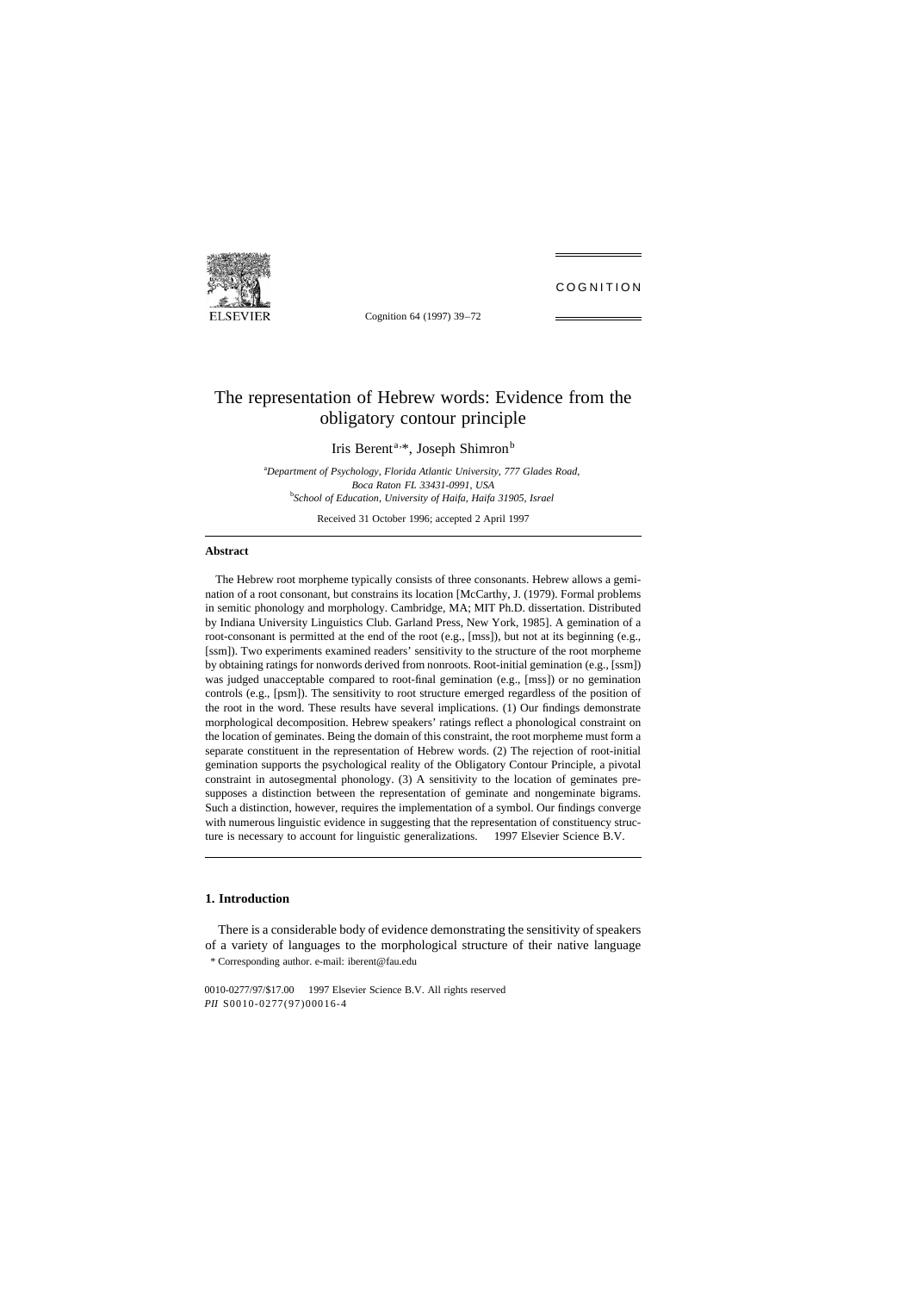(e.g., Caramazza et al., 1988; Emmorey, 1995; Feldman, 1994; Fowler et al., 1985; Grainger et al., 1991; Gordon, 1989; Kim et al., 1991; Marcus et al., 1995; Marslen-Wilson et al., 1994). However, there is an ongoing debate regarding the representational properties that must be postulated in order to account for this sensitivity. At the heart of the debate is the question of whether an account for speakers' morphological knowledge requires an explicit decomposition of words onto their formal constituents (e.g., Fodor and Pylyshyn, 1988; Pinker, 1991; Pinker and Prince, 1988), or, rather could this knowledge be explained without recourse to explicit formal constraints on word structure, in fact, without postulating explicit lexical entries at all (Rumelhart and McClelland, 1986; Seidenberg, 1987; Seidenberg and McClelland, 1989). On this latter view, morphological knowledge could be fully explained in terms of the co-occurrence of phonological, orthographic, and semantic properties of morphological units without assuming any formal morphological distinctions per sé. Indeed, most of the existing evidence for morphological compositionality comes from languages whose morphology is concatenative. In those languages, morphologically complex words may be formed by affixation without interrupting the integrity of the base morpheme. Consequently, morphemes tend to correspond to discrete orthographic and phonological units that are often associated with some well defined semantic features. An empirical dissociation of the contribution of formal units, morphemes, from that of their nonmorphological correlates is not easily achieved (Stemberger, 1995).

In the present research, we examine evidence for morphological compositionality in Hebrew, a language whose morphology is nonconcatenative. In this language, distinct morphemes are often interwoven, temporally co-occurring units. The root morpheme is not a linearly discrete unit on either the orthographic or the phonological dimension. Morphological structure in Hebrew is thus fairly opaque. Yet, we demonstrate that Hebrew speakers are sensitive to a phonological constraint that specifically concerns the structure of the root morpheme. The domain to which this constraint applies, the set of all possible Hebrew roots, is very large, and cannot be defined by any orthographic, phonological or semantic features. Despite the fact that Hebrew roots do not share any distinctive nonmorphemic features, subjects nevertheless treat them as a single linguistic class that is subject to a common constraint. This finding, we believe, supports the view of the root morpheme as a discrete constituent in the representation of Hebrew words.

Before describing our evidence, a brief exposition of some of the central properties of Hebrew morphology is in order. Two of the properties of Hebrew morphology, its productivity and nonlinearity, are potentially important for the representation of morphological constituency. We then review existing empirical evidence for morphological decomposition in Hebrew. Finally, we describe the Obligatory Contour Principle as a means for investigating the structure of morphologically complex words in Hebrew.

### *1.1. The productivity and nonlinearity of Hebrew morphology*

Like other Semitic languages, Hebrew morphology is both highly productive and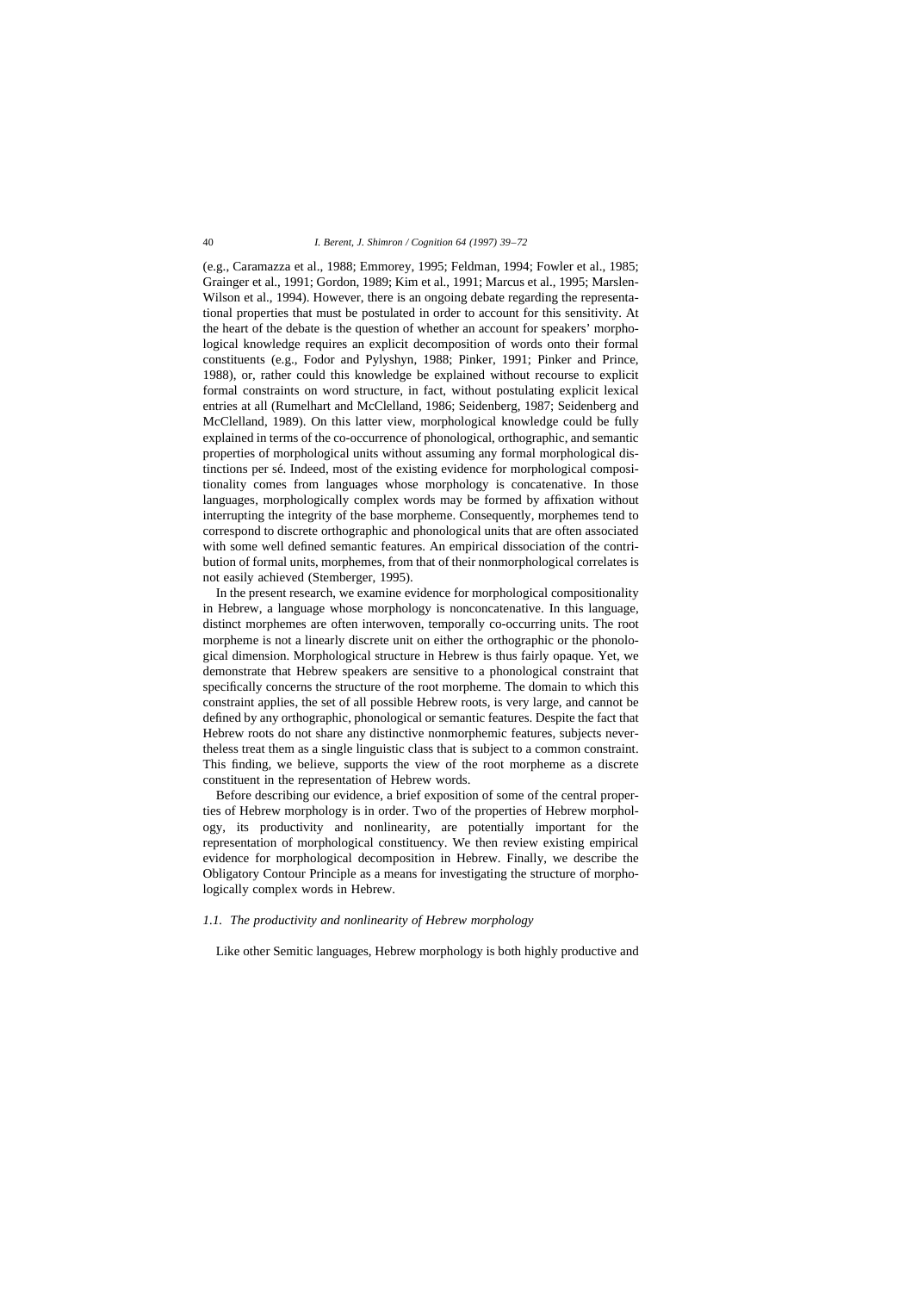| Phonological form | Meaning           | Word pattern |  |
|-------------------|-------------------|--------------|--|
| katav             | wrote             | KaTaB        |  |
| hitkatev          | corresponded with | hitKaTeB     |  |
| ktiv              | spelling          | KTiB         |  |
| mixtav            | letter            | miKTaB       |  |

Table 1 An illustration of some of the derivations of the root [ktb]

Note. The roots on the left are generated by inserting the coot pattern [ktb] in the word patterns on the right. These word patterns specify the location of each of the root's three consonants and the vowels.

nonlinear. Hebrew words are formed by inserting a root morpheme, an abstract sequence of generally 3 consonants, in a word pattern containing vowels, and sometimes, additional consonants. The root itself is not an independent word, but it may be realized in several words that are morphologically (and often semantically) related. These words are generated by inserting the root into one of several verbal and nominal word patterns, called binyanim and mishkalim, respectively. For instance, the root [ktb] conveys the general meaning of writing. This root may form the verb *katav, he wrote*, by inserting it into a prosodic pattern that is characteristic of the third person, masculine, singular, past tense form in binyan qal (i.e.,  $C_1aC_2aC_3$ ; see Table 1). Similarly, the noun *mixtav*, letter, is formed by inserting the root [ktb] in a mi $C_1C_2aC_3$  noun template. Each of these words, in turn, may further be subjected to a rich inflectional system. Specifically, the root [ktb] may be conjugated in four of the seven verb patterns, binyanim, and each such binyan could yield approximately 30 inflectional forms (Aronoff, 1994, p. 124). Thus, the conjugation of the verb [ktb] alone yields about 120 distinct, morphologically related,  $words<sup>1</sup>$ .

This brief example is sufficient to illustrate the productivity of Hebrew morphology. In view of this rich productivity, a representation of Hebrew words in reference to their common root would appear to save considerable rote learning and storage space. However, a second characteristic of Hebrew morphology, its nonlinearity, may prove an obstacle for morphological decomposition. In Hebrew, the root morpheme and the word pattern are not linearly discrete units. Instead, they are interwoven, temporally co-occurring entities. Thus, root consonants are often interrupted by a series of vowels, and sometimes, additional nonroot consonant, provided by the prosodic template. The structure of Hebrew words is well captured by nonlinear autosegmental theories of phonology. Autosegmental theories of phonology represent phonological constituents on distinct levels of representation, i.e., planes. These planes are interconnected by the skeleton, a sequence of timing units. In our example, the root [ktb] is represented on a single plane, whereas the vowels are represented on a separate plane. These planes are interconnected by the skeleton, which specifies the word patterns of *katav* and *mixtau* (see Fig. 1).

<sup>1</sup>The status of the mishkalim, noun patterns, as default inflectional classes is less certain (see Aronoff, 1994; Plunkett and Nakisa, 1996).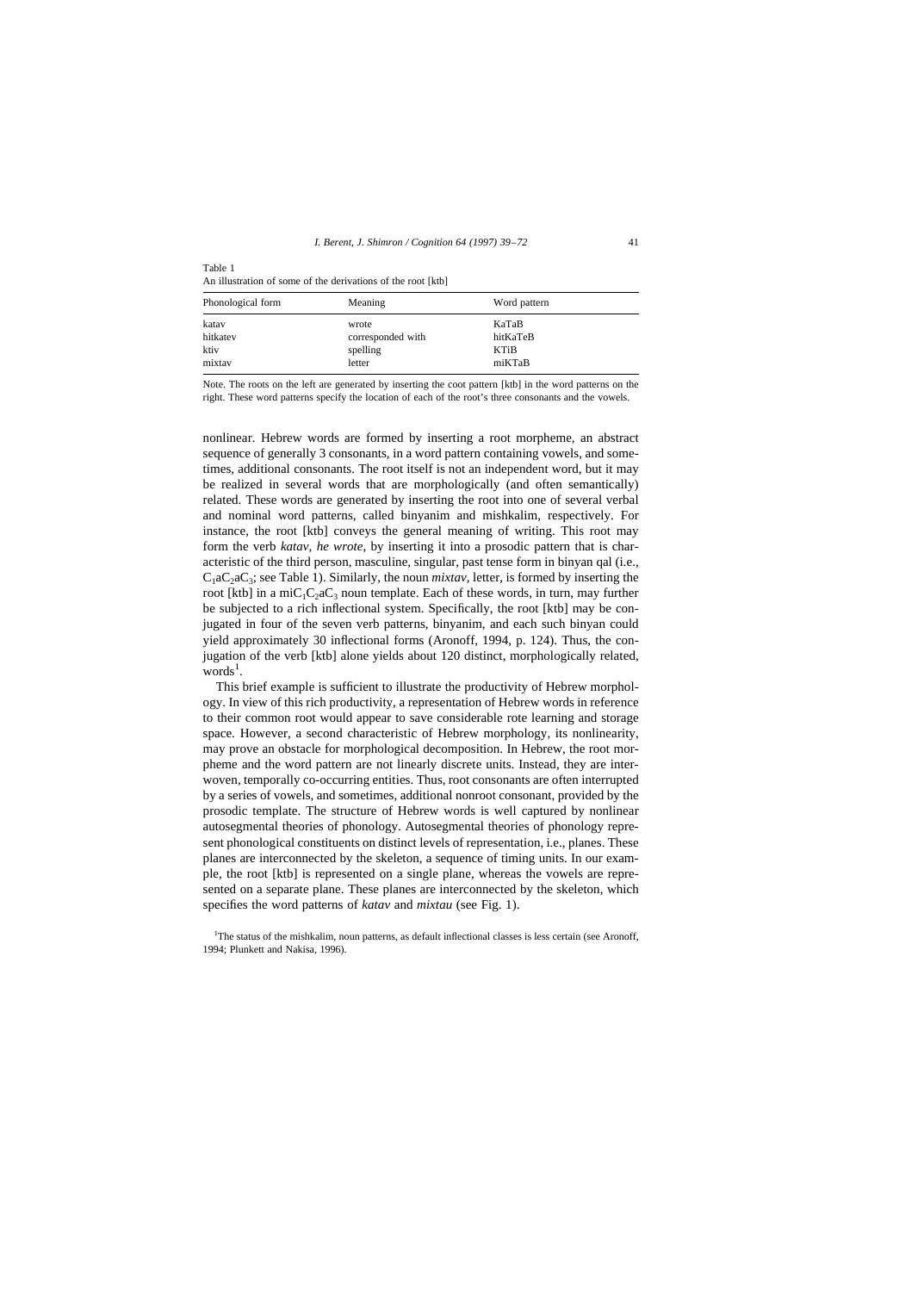

Fig. 1. The representations of the words *katav* and *mixtav*. Each representation specifies a skeleton, a rootconsonants plane and a vowel plane. Root consonants are thus represented as a single constituent separately from the vowels and any non-root consonants.

This representation neatly captures the fact that, despite their temporal discontinuity, root consonants and vowels each form distinct morphemic constituents. At the same time, however, it illustrates the potential problems posed for the processing of morphological structure in Hebrew. Because Hebrew morphemic constituents often do not correspond to linearly discrete units in either spoken or written language, the root morpheme cannot be easily parsed by simple cues of transitional probability, often available in concatenated morphologies (Seidenberg, 1987). The transparency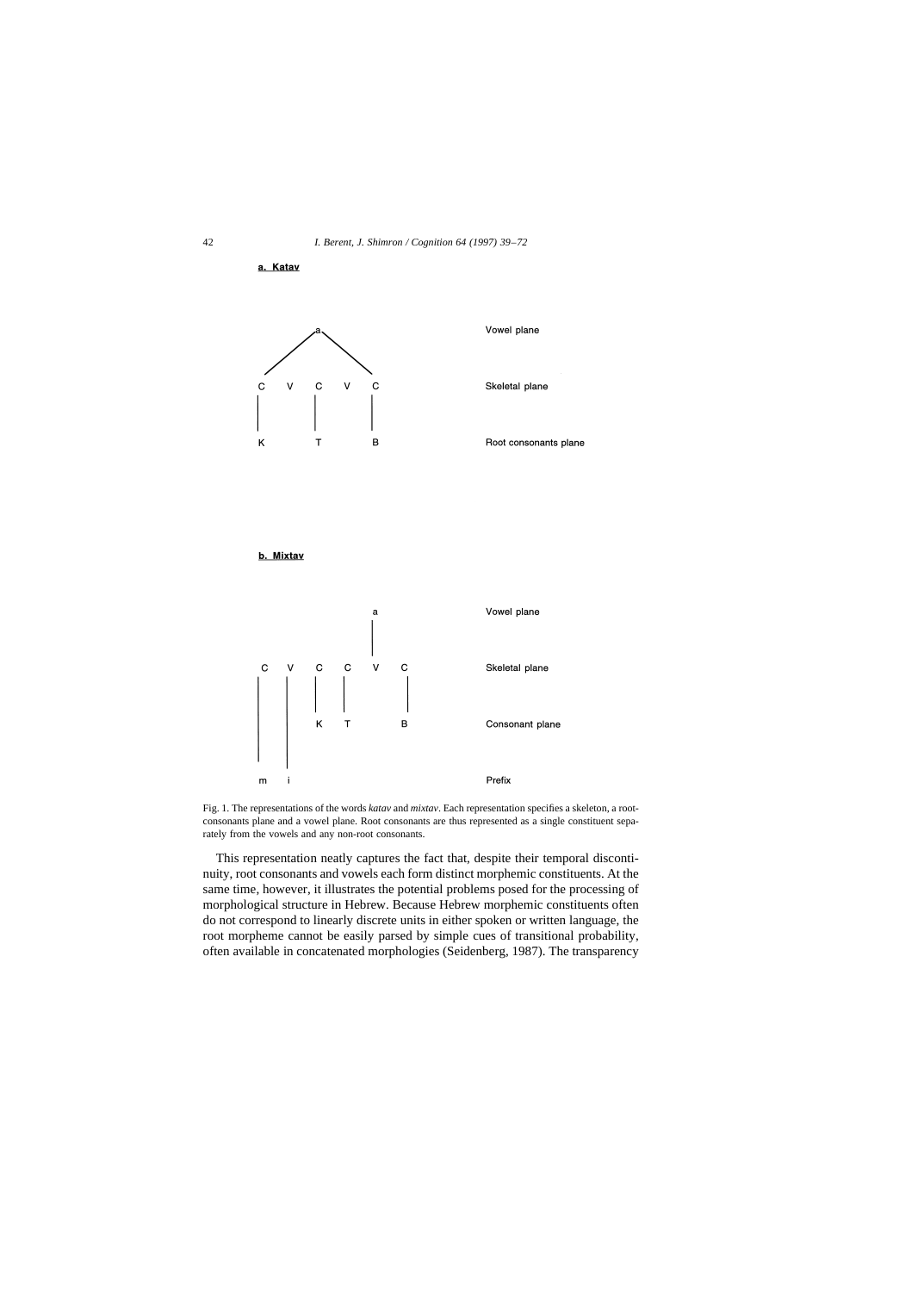of the root is further reduced by phonological processes that obscure the similarity between the root and its derivations. For instance, the words *mixtav* (letter), and *katav* (wrote), are both derived from the root [ktb], whose initial radical is realized as  $\frac{x}{x}$  as a result of a spirantization rule (Glinert, 1989)<sup>2</sup>. Thus, not only does the root morpheme in Hebrew lack linear discreteness but it is also fairly opaque phonologically. How, then, do Hebrew readers represent morphologically complex words? In particular, does the representation of Hebrew words decompose the root and the word pattern?

# *1.2. Evidence for morphological decomposition: The processing availability rationale*

Despite the opaqueness of morphological constituents in Hebrew, there is considerable empirical evidence suggesting morphological compositionality in Hebrew (for a review, see Bentin and Frost, 1992). Several recent studies specifically address the role of the root as a morphemic constituent among adult Hebrew speakers (Bentin and Feldman, 1990; Feldman and Bentin, 1994; Feldman et al., 1995; Frost et al., 1994). Underlying these works is a common rationale concerning the *availability of the root to mental process*. If the root consists of a distinct constituent in mental representations, then the root should be more readily available for processing compared to a sequence of consonants that is not a morphemic constituent. The processing availability of morphological constituents should further increase with the productivity of the root: Highly productive roots should be more easily decomposed from their word patterns compared to unproductive roots. In a segment shifting task, Feldman et al. (1995) instructed subjects to strip the word patterns from a Hebrew word and shift it to a novel root. Feldman et al. (1995) found that the productivity of the root facilitated performance, regardless of its orthographic transparency and surface frequency. This finding suggests that productivity increases the availability of both the root and the word pattern to mental processes.

A closely related argument for compositionality is based on the contribution of root priming to word processing. If the root is a mental constituent, then increasing its availability by priming should contribute to word processing more than a nonconstituent sequence of consonants. Supporting this view are the results of several priming studies demonstrating that the priming of the target by a prime sharing the target's root facilitates processing. This facilitation was obtained regardless of the semantic relatedness between the prime and the target, and even when the target and the prime were separated by 15 items (Bentin and Feldman, 1990). In a subsequent study, Feldman and Bentin (1994) observed morphological priming for derivationally and inflectionally related targets and primes, similar in its magnitude to identity priming. Supporting the automaticity of these priming effects, a facilitation by word prime sharing the target's root was obtained regardless of the type of foils (Feldman and Bentin, 1994) and even when the prime was heavily masked (Frost et al., 1994).

<sup>2</sup> A similar process accounts for the surfacing of the third root radical, /b/, as /v/ in both *katav* and *mixtav*.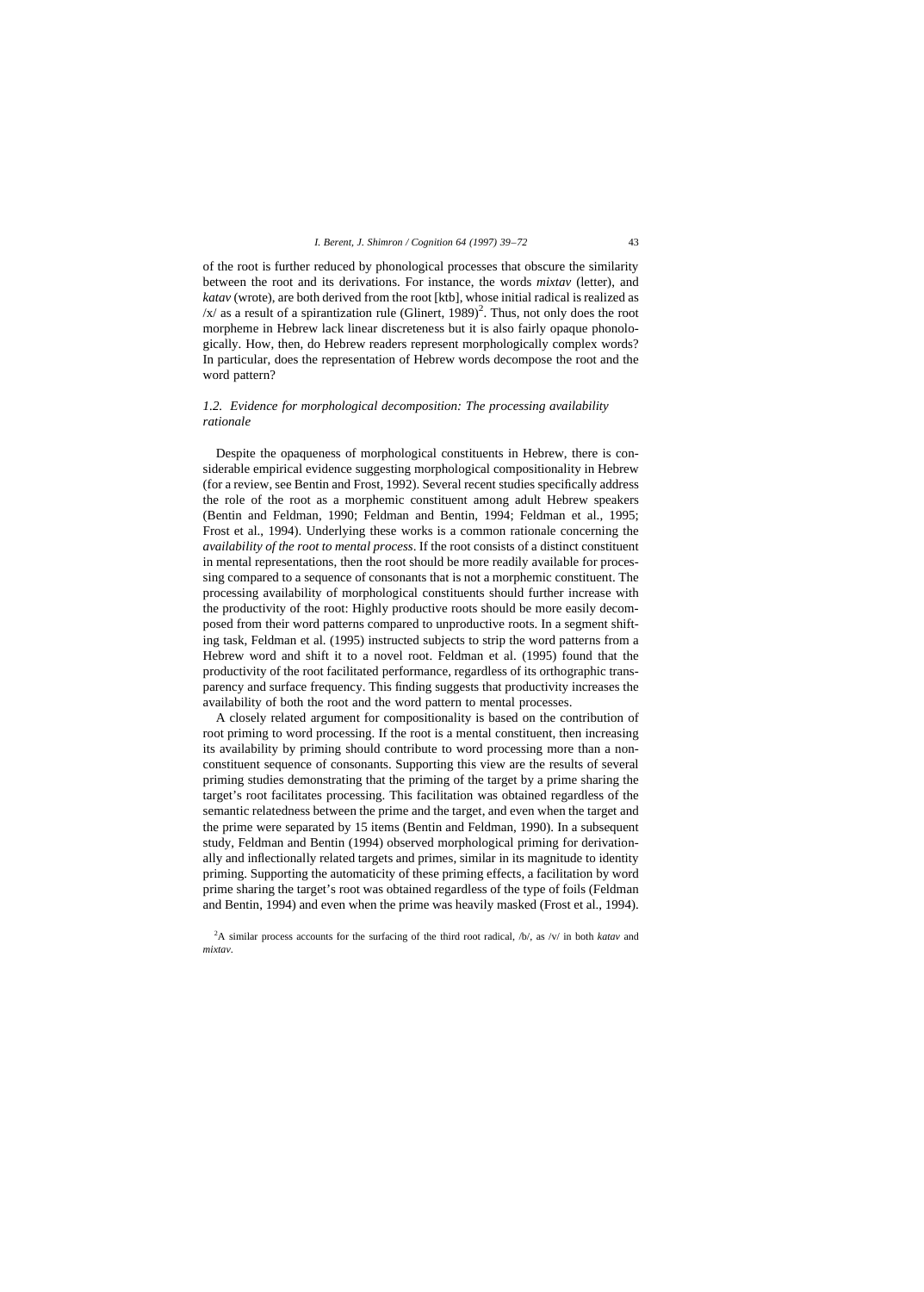These studies suggest that the root is more readily available to mental processes than non-root controls. A permanent or temporary increase in the availability of the root (due to high productivity or priming, respectively) facilitates word recognition. This finding is readily explained by assuming morphological decomposition. However, other explanations for the increased availability of the root are possible as well. Hebrew roots are strongly associated with a core meaning that is often shared with the target word. Furthermore, because the Hebrew orthography is consonantal, the root morpheme is often represented by a linearly discrete orthographic unit. Thus, in order to attribute the increased availability of the root to its morphological status, it is necessary to rule out the possibility that its greater availability is in fact due to orthographic, phonological and semantic factors. Although existing studies have invested considerable effort in ruling out such nonmorphemic factors, their empirical control cannot be easily achieved. The elimination of semantic, orthographic and phonological explanations for morphological effects is typically inferred from the manipulation of these variables in separate studies, rather than from directly controlling all variables within a single design (Stolz and Feldman, 1995). Evidence for the separate morphemic status of the root could thus be strengthened by the convergence of findings from distinct theoretical perspectives and empirical manipulations.

# *1.3. The Obligatory Contour Principle: Converging evidence for morphological decomposition*

In the present study, we provide converging evidence for the representation of the root as a separate morpheme. The rationale guiding our demonstration is different than that of existing research. Rather than probing for the effect of morphological constituency on the ease of mental processing, we assess Hebrew speakers' tacit knowledge regarding the structure of the root morpheme. We exploit the fact that Hebrew roots are subject to a phonological constraint that is specifically sensitive to location within the root morpheme. Importantly, this constraint cannot be explained by merely referring to the location of the segment in the word or syllable. We consider this formal constraint on the structure of the root morpheme as evidence for morphological decomposition. If Hebrew speakers' knowledge of their native language entails a constraint that specifically concerns the root, then, in order to account for their competence, it is necessary to postulate that the root is a separate morphemic constituent.

The constraint in question concerns the gemination of root consonants. Semitic languages allow a gemination of adjacent root consonants, but constrain its location: A gemination of the second and third root consonants (e.g., [smm]) is frequent whereas a gemination of the first and second root consonants (e.g., [ssm]) is rare (Greenberg, 1950). In his seminal work, McCarthy (1979) provided an elegant explanation for this asymmetry within the framework of autosegmental phonology. McCarthy (1979) departed from the proposal that Semitic languages represent the root consonants on a separate autosegmental plane. He further assumed that the root plane is constrained by the Obligatory Contour Principle (OCP), a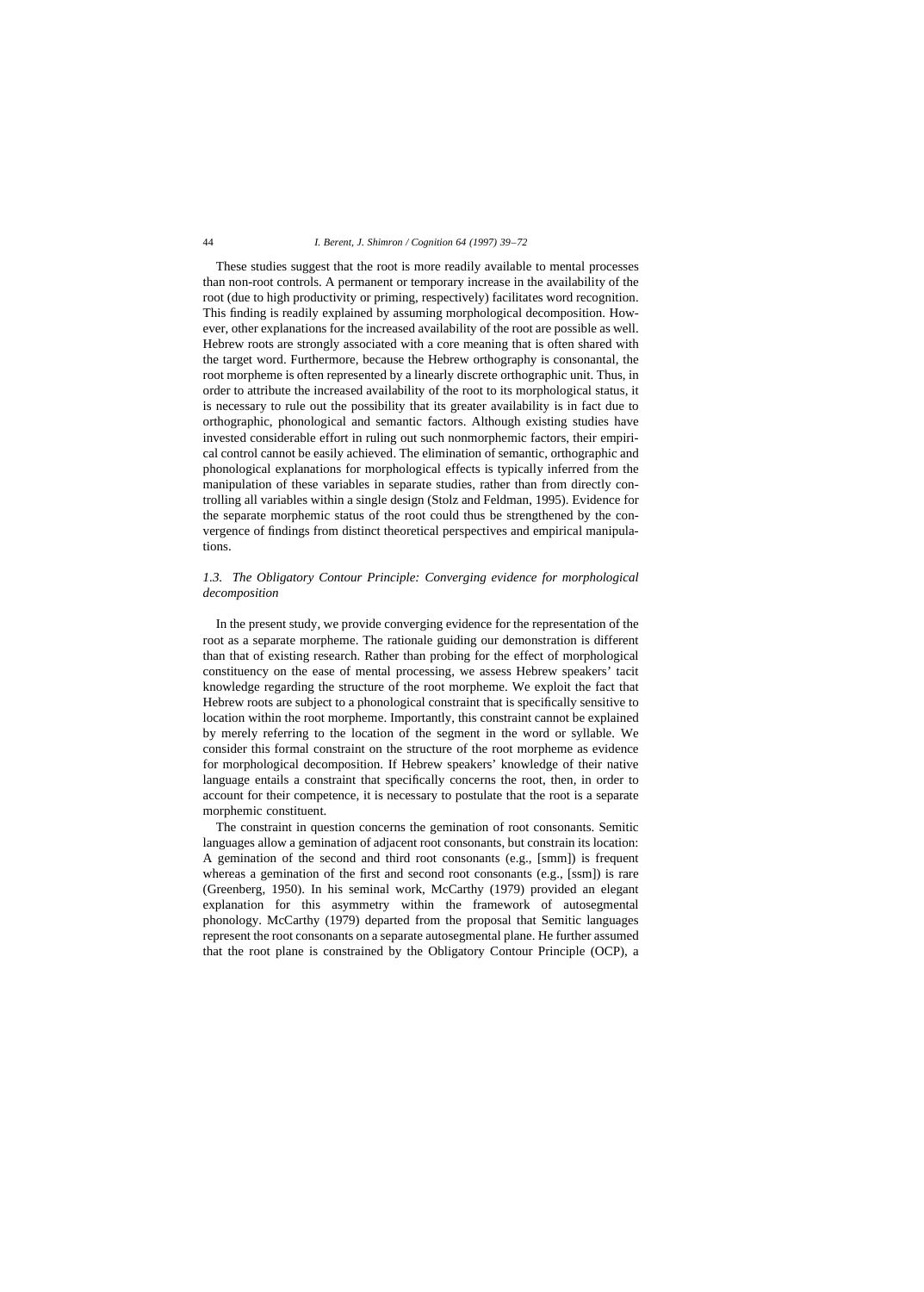

Fig. 2. The structure of the verb **samam** and its derivation. The left figure illustrates the underlying representation of the verb, containing a biconsonantal root, **sm**, a skeleton, specifying three consonant positions, and the vowel melody. The right figure demonstrates its surface representation, whose triconsonantal root, **smm**, contains a geminate. This geminate is due to the spreading of the radical *m* to the adjacent empty consonant position in the skeleton.

principle initially proposed by Leben (1973) in studying tonal languages and subsequently documented in a wide variety of phenomena (e.g., Goldsmith, 1990; Kenstowicz, 1994; McCarthy, 1986; Yip, 1988; Yip, 1989). The OCP prohibits the occurrence of adjacent identical elements on the same plane. A gemination of a root consonant is thus banned from underlying representations. The ubiquitous, root-final gemination, (e.g., [smm]), as well as the rare, root-initial gemination (e.g., [ssm]) are considered surface manifestations of a common underlying biconsonantal representation (e.g., [sm]). To derive a word, the root must be associated with a skeletal template that is characteristic of a particular verb or noun pattern, binayan or mishkal. Fig. 2 illustrates this process for the verb *samam*. First, the underlying representation of the root, [sm], is associated with the consonant skeletal positions. This association is assumed to proceed from left to right<sup>3</sup>. Hence, the two initial consonant positions are filled, leaving the third one empty. This empty slot is later filled by spreading of an adjacent consonant, resulting in a surface geminate. Importantly, please note that only the second consonant, /m/, is free to spread. The initial consonant /s/ cannot spread because its adjacent slot is already filled. A gemination of the first and second root consonants is indeed rare. In contrast, because the slot adjacent to the second consonant, /m/, is empty, it is free to spread, resulting in the frequent gemination of the second and third radicals, [smm].

Despite the pivotal role of the OCP in explaining a wide variety of linguistic phenomena, the psychological reality of this principle has not been corroborated yet in experimental settings. Thus, although the OCP is observationally adequate in accounting for the statistical distribution of different root types, it is unclear whether this principle actually reflects the linguistic competence of modern speakers of Semitic. Specifically, in the case of modern Hebrew, the psychological reality of the OCP is questioned by the existence of several violations of this principle. Even-Shoshan's New Hebrew dictionary (Even-Shoshan, 1993) lists 12 roots manifesting root-initial gemination, 3 of them are frequently used in modern Hebrew. Furthermore, a sensitivity to co-occurrence of root consonants presupposes the representa-

<sup>&</sup>lt;sup>3</sup>The direction of association refers to the phonemic transcription (in which the initial phoneme leftmost), rather than to the Hebrew orthography (which proceeds from right to left). Thus, a left to right association proceeds from the beginning of the word to its end.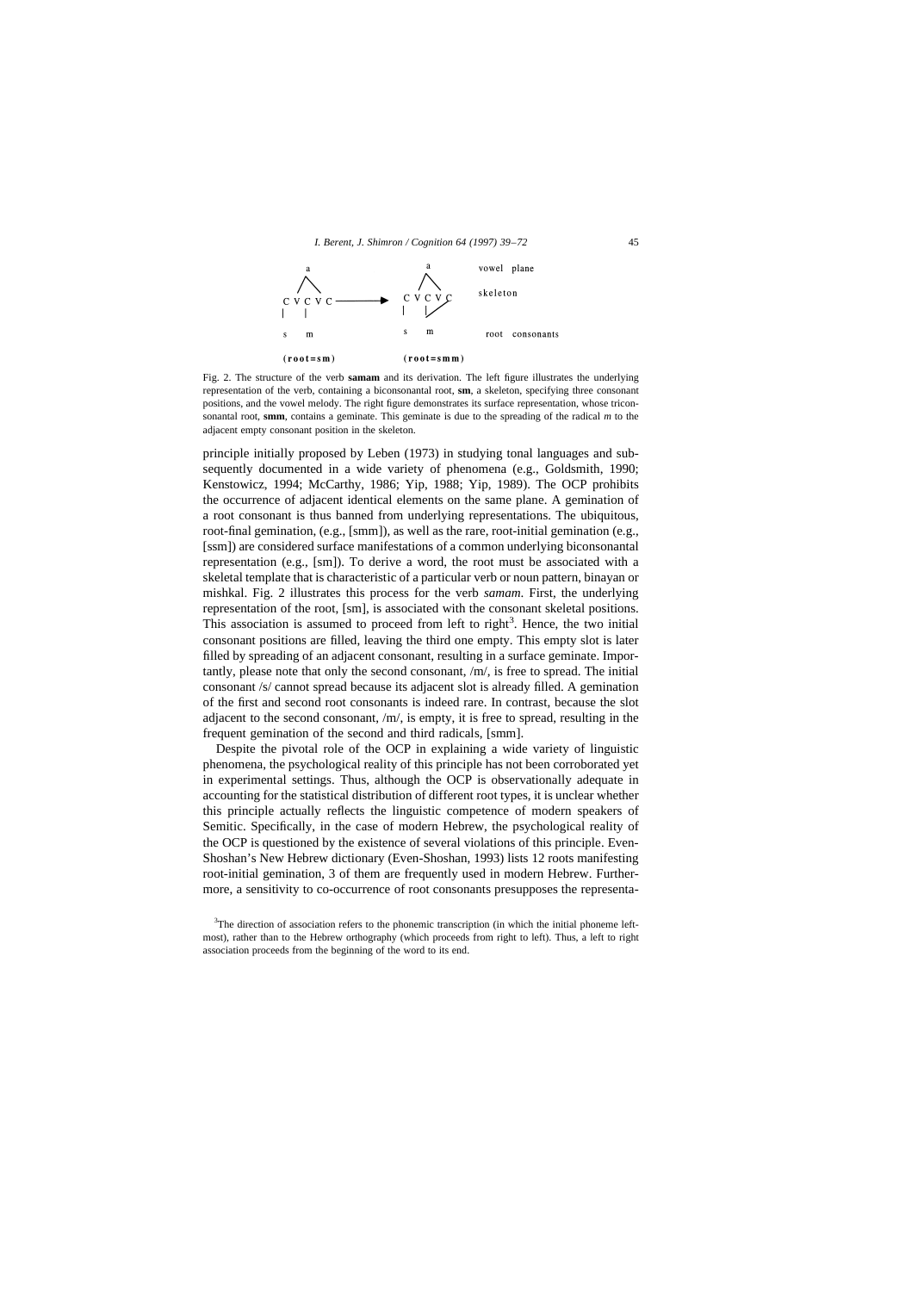tion of the root as a separate morpheme: Note that the asymmetry predicted by the OCP constrains the adjacency of elements as a function of their morphological structure, not merely their temporal or spatial adjacency. As previously noted, however, the nonlinearity of Hebrew morphology may obscure morphological constituency. Thus, the opaque nature of the root morpheme and the presence of counter-examples may prevent modern Hebrew speakers from internalizing this phonological constraint on root structure.

The goal of the present research is to examine the sensitivity of Hebrew speakers to the constraint on root structure predicted by the Obligatory Contour Principle. We view the psychological reality of the OCP not only as an intriguing research question in its own right, but further, as a means for uncovering the morphological structure of Hebrew words. If it can be shown that Hebrew speakers possess a knowledge that constrains the position of geminates relative to the root, then it follows that the root is a separate constituent in the representation of Hebrew words. Specifically, a constraint commonly affecting all Hebrew roots would suggest that they all form a single linguistic class. Note, however, that there are no semantic, orthographic, or phonological characteristics that define Hebrew roots as a class. The feature that unites all Hebrew roots must then be formal in nature, i.e., their status as a distinct morphological unit. The sensitivity of Hebrew speakers to a restriction whose domain is specifically the root morpheme would thus provide strong evidence for morphological decomposition.

# *1.4. Assessing subjects' sensitivity to the OCP via the rating task*

Our method of choice in examining readers' sensitivity to the OCP is a rating task. The use of this technique in assessing tacit linguistic knowledge is sometimes criticized on the grounds that the rating decision entails a conscious, problem solving component, its outcomes may reflect meta-linguistic knowledge, and its measurement scale is coarse. These arguments were countered by Prasada and Pinker (1993), who noted that although the rating decision is a conscious act, the computations leading to the decision are not. Indeed, Kim et al. (1991) demonstrated that the ratings assigned to past tense inflections reflect sensitivity to grammatical categories of which subjects are utterly unaware. We return to the demonstration of the tacit nature of the OCP in the discussion of Experiment 1. Like Prasada and Pinker (1993), we further believe that in exploring a previously uninvestigated phenomenon such as the OCP, establishing what subjects consider to be ''an acceptable form'' is logically prior to investigating the effect of well formedness on performance in speeded response tasks. Rating appears to provide a direct and simple reflection of subjects' notion of well formedness. Conversely, the influence of taskspecific strategies in speeded response tasks is well documented (e.g., Balota and Chumbley, 1984; Stone and Van Orden, 1993), and their sensitivity does not necessarily exceed the rating technique due to fluctuations in attentional and sensorimotor factors.

To assess subjects' sensitivity to the OCP, we presented them with a series of nonwords created from nonroots (combinations of three consonants that do not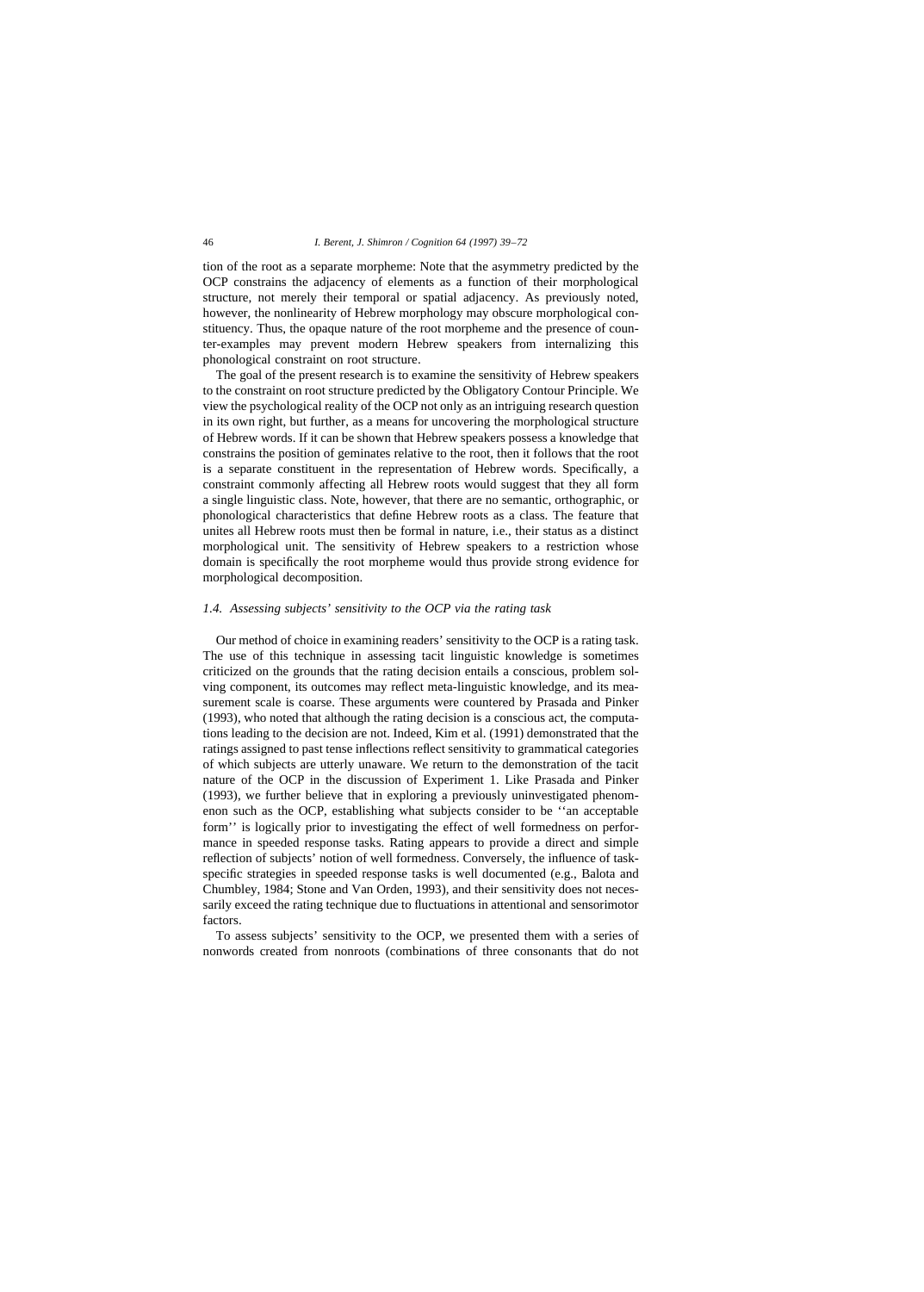| Root type | Class 1 | Class 2    | Class 3                     |
|-----------|---------|------------|-----------------------------|
| [ssm]     | Si-SeM  | maS-Si-Mim | hi <sub>S</sub> -ta-SaM-tem |
| [mss]     | Mi-SeS  | maM-Si-Sim | hit-Ma-SaS-tem              |
| [psm]     | Pi-SeM  | maP-Si-Mim | hit-Pa-SaM-tem              |

Table 2 An illustration of the materials used in Experiments  $1-2^a$ 

<sup>a</sup> To clarify the items' morphological structure, root consonants are notated in upper case. The hyphens indicate syllable boundaries. Neither of these notational distinctions were present in the experimental materials.

correspond to any existing Hebrew root) and asked them to determine the extent to which they sound like possible Hebrew words. The structure of our materials is illustrated in Table 2. The critical items violated the OCP due to the gemination of root-initial consonants<sup>4</sup>. If subjects are sensitive to the OCP constraint, then nonwords created from such roots should receive low acceptability ratings. To secure the attribution of the low acceptability of these items to a constraint on root structure, rather than a general unacceptability of gemination or a particular ill-formedness of the non-geminating consonants, each of the roots with initial gemination was matched to two control roots.

The first control was designed to examine whether the low acceptability of [ssm] type roots is indeed due to the location of the gemination. Although Hebrew contains numerous roots manifesting final-gemination, it is possible that subjects have a general bias against gemination that is unrelated to its location. To examine this possibility, each of the initial-gemination roots was matched against a control root geminating the second and third consonants (e.g. [mss]<sup>5</sup>). This control root had exactly the same phonemes as the critical root and altered only the location of the gemination. A second alternative explanation to the ill-formedness of the [ssm]-type roots may be unrelated to gemination per sé. On this view, this group of roots exhibits some systematic ill-formedness in the sequence of the second and third consonants, and it is this ill-formedness, rather than the initial-gemination, that accounts for their low acceptability. Although the likelihood of creating such a

<sup>4</sup>Our reference to root-initial gemination as a violation of the OCP constraint is an oversimplification. So is our reference to the sensitivity to the location of gemination as a sensitivity to the OCP. In effect, root-initial gemination may emerge *either* from a violation of the OCP (i.e., from representing the triconsonantal root in the lexicon) or from a violation of the left-to-right association convention. Similarly, a sensitivity to root structure presupposes both the OCP as well as the above association convention. A distinction between violations of the OCP and the association convention are important, but falls beyond the scope of this research. Our current goal is to examine the sensitivity to root structure, rather than to establish its precise linguistic explanation. Thus, throughout the paper, our reference to OCP-effects should be interpreted as effects of asymmetry in root structure that are predicted, in part, by the OCP.

<sup>5</sup>The examples illustrating initial vs. final-gemination roots ([ssm] vs.[mss], or [smm]) were not used in the experiment. We chose these examples to assist readers who are familiar with the discussions of the OCP in the linguistic literature, which frequently use these roots as exemplars. In effect, however, both [smm] and [mss], (but not [ssm]) are existing roots in modern Hebrew. None of the roots used to form our materials is an existing root.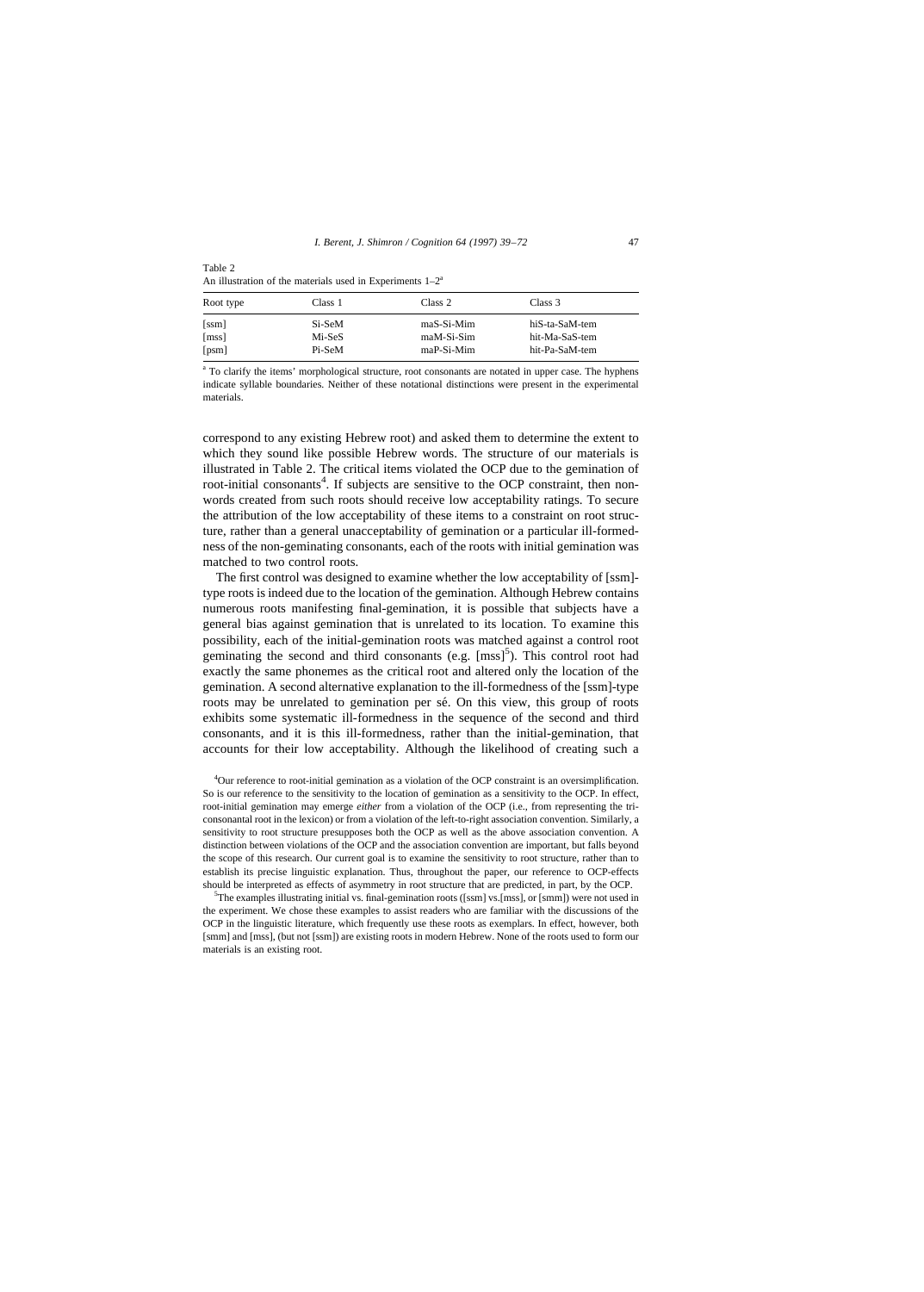systematic bias in a large group of items is rather low, we nevertheless decided to examine this possibility by designing a second control for the critical root. This control maintained the sequence of the second and third consonants of the initialgemination root, but differed with respect to the first consonant, which was not a geminate of the second (e.g., [psm]). Together, the triplet of the initial-gemination (e.g., [ssm]), the final-gemination (e.g. [mss]) and the no-gemination roots (e.g. [psm]) permits determination of whether Hebrew speakers have internalized a constraint on the location of gemination.

Although a low acceptability of [ssm]-type roots would suggest that root-initial gemination is sufficient for low acceptability, it still leaves open the critical question of whether root-initial gemination is necessary for low ratings. Is it the location of the gemination within the root that accounts for its unacceptability, or could it be explained instead by a general prohibition of geminating the word's initial consonants? To demonstrate subjects' sensitivity to the OCP, and hence, to abstract root structure, it is necessary to show that it is the location of the gemination in the root, rather than in the word, that accounts for the unacceptability of the critical items. Although there is no reason to believe that a word-initial gemination is ill formed, it is nevertheless possible that subjects' sensitivity to the OCP may be determined by the transparency of the root which, in turn, may be affected by its location in the word. The transparency of the gemination may further depend on the particular phonotactics of the word pattern.

To examine the effect of the transparency of the root on subjects' ratings, each root triplet was conjugated in one of three classes of word patterns<sup>6</sup>. In the first class, the roots were presented with no additional prefixes or suffixes (e.g., *SaSaM*<sup>7</sup> ). The location of the gemination in this class was therefore highly transparent. However, because, in this class, root-initial gemination is also word-initial, it is impossible to determine from this class alone whether the unacceptability of root-initial geminates reflects the location of gemination in the word or in the root. The distinction between word and root location was achieved in the second and third classes. Both classes presented the root sandwiched in between a prefix and a suffix. A sensitivity to the OCP in such circumstances requires a representation of the root. The second and third classes nevertheless differed in the transparency of the gemination due to their particular phonotactic properties. In the second class, the first and second root consonants were adjacent in the word's surface form (e.g. *maS-Si-Mim*). The failure to separate the geminates by a full vowel appears to increase the ill-formedness of the gemination. In contrast, geminates in the third class were separated by at least a full vowel and sandwiched between affixes (e.g. *hiS-ta-SaM-ti*). Furthermore, a metathesis rule affecting the formation of some of the word patterns in the third class also disrupted the succession of root consonants (Glinert, 1989). In our example, *hiStaSaMti*, the root-initial geminates are separated by the affix /t/. Such items

<sup>&</sup>lt;sup>6</sup>The term "word class" has no technical linguistic significance. It is used here to group word patterns according to a feature that is of specific interest to the present research, i.e., the transparency of morphological structure.

 $7$ To illustrate the word's structure, root-consonants are notated in upper case. No such visual distinctions were present in the materials presented to the subjects.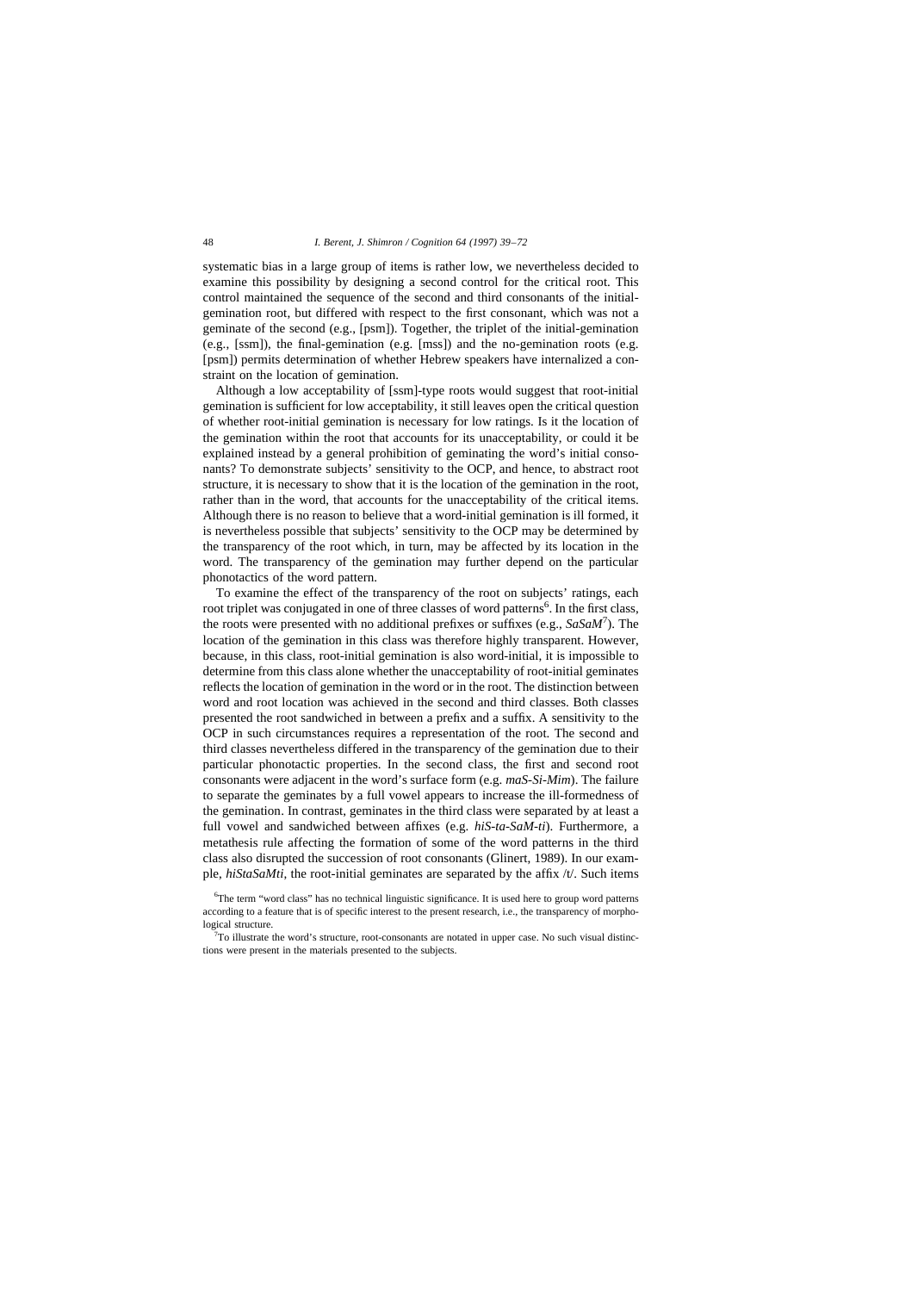permit examination of subjects' sensitivity to the OCP under extreme conditions of opacity.

In summary, the following studies assess subjects' sensitivity to root structure by obtaining ratings for words derived from a set of three matched roots (Please note that subjects were presented only with the derived verbs and nouns, and never with the roots themselves). These roots were each conjugated in three different classes of word patterns which differed in the transparency of the root. Two questions are at the center of this investigation: (1) Do subjects consider derivations of roots with initialgemination as unacceptable? (2) Does the sensitivity to root structure require a transparent morphological structure? A demonstration of subjects' sensitivity to root structure would support the psychological reality of OCP and the morphological decomposition of Hebrew words.

# **EXPERIMENT 1**

Experiment 1 was designed to examine subjects' sensitivity to the OCP and determine the effect of root transparency on its magnitude. Subjects were presented with triplets of nonwords and asked to determine the extent to which each member of the triplet sounds like a possible Hebrew word. The members of the triplets were all conjugated in one of the three word classes described above. They shared precisely the same derivational and inflectional patterns, and differed only with respect to their root structure. Specifically, these roots exhibited either an initial-gemination, final-gemination or no-gemination. If Hebrew speakers represent the root separately, and if roots are further subject to the OCP constraint, then root-initial gemination is expected to result in low acceptability ratings regardless of the word pattern in question. Thus, we predict that root-initial gemination should receive lower acceptability ratings compared to both root-final gemination and no-gemination. However, subjects' sensitivity to the location of gemination may depend on the transparency of the root and the idiosyncratic phonotactics of the word pattern. Thus, the acceptability of root-initial gemination may be modulated by word class.

# **2. Method**

### *2.1. Subjects*

The rating questionnaire was administered as part of a course at the School of Education of Haifa University. 18 native Hebrew speakers served as subjects. They were all students in the School of Education of Haifa University and received no compensation for their participation.

# *2.2. Materials*

The items submitted to subjects' rating were all nonwords. Although we refer to these items as 'words', it should be realized that neither the roots nor the conjugated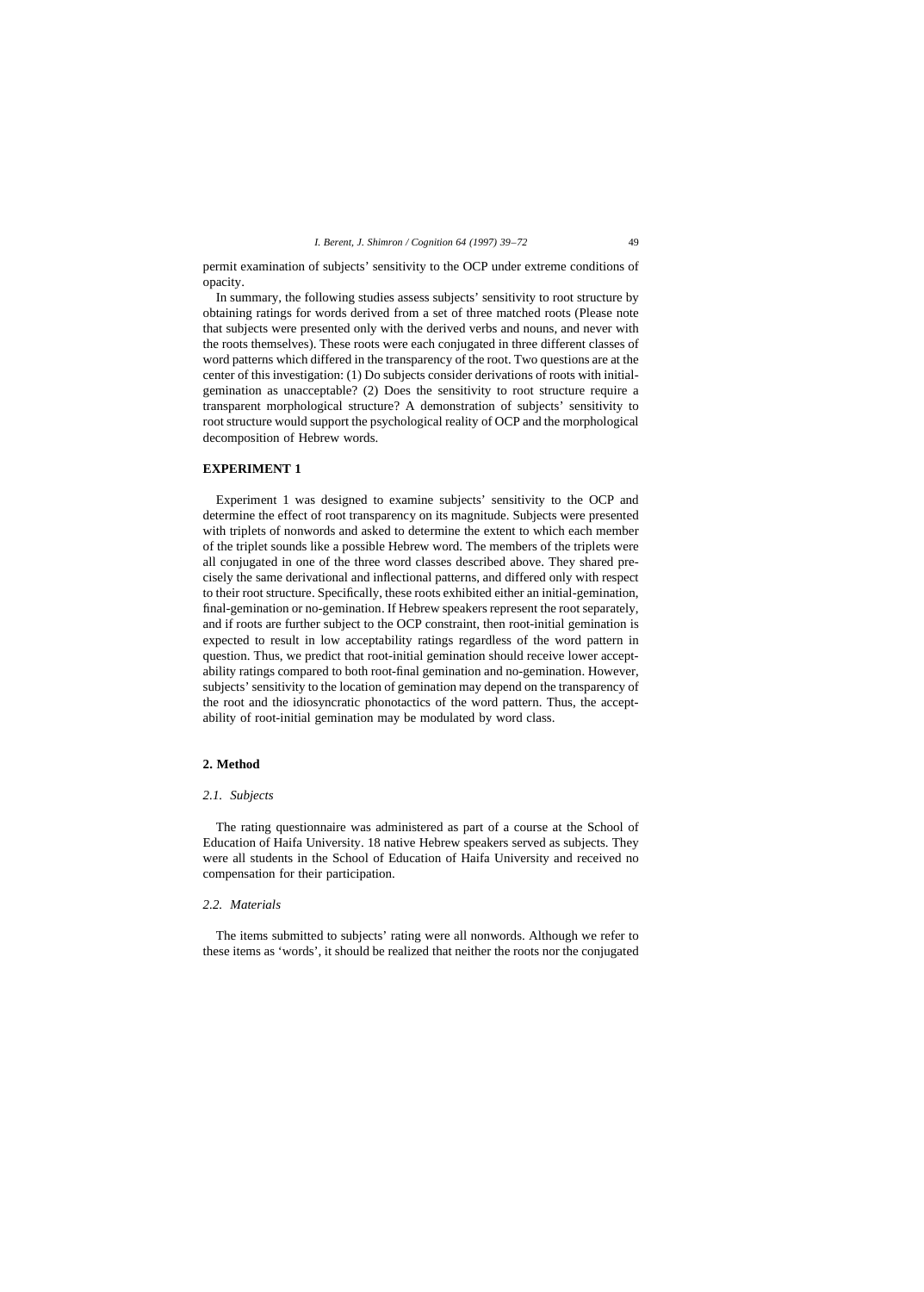items corresponded to existing Hebrew words. These words were derived by conjugating a set of roots in one of several noun or verb patterns. Thus, the structure of each word should be analyzed in terms of two morphological components: its root structure and word pattern.

### *2.2.1. Root triples structure*

The rating materials were derived from 24 root triplets. These roots were all novel consonant combinations that did not correspond to any existing root in the Hebrew language. The structure of the root triplet was designed to examine the constraint on the location of gemination in the root. Each root triplet contained three members. The first member exhibited a gemination of the root-initial consonant (e.g., [ssm]). This root is expected to yield low acceptability ratings due to the violation of the OCP. However, low acceptability of such items may result also from additional, unrelated reasons. The second and third members of the triples were designed as controls against such alternative explanations. One alternative explanation to the ill formedness of root-initial gemination is a general unacceptability of gemination. To examine this possibility, we used final-gemination roots (e.g., [mss]) as controls. These roots were formed by switching the location of the geminates and the nongeminate consonant in the critical, initial gemination root. Thus, the only difference between the initial and final-gemination roots concerns the location of the gemination. A second alternative explanation attributes the ill-formedness of [ssm]-type roots to the combination of the nongeminating consonants. This possibility was assessed using a no-gemination root [e.g., psm]) as a control. This root contained the same second and third consonants as in the critical, initial-gemination member, but differed in the first consonant. Due to the special behaviour of guttural consonants in Hebrew (Glinert, 1989) we avoided the inclusion of gutturals among any of the root triples.

### *2.2.2. Word construction*

After the construction of the root triples, each member of such a triplet was conjugated in three classes of word patterns. These word classes were chosen to assess the generality of the Obligatory Contour Principle with respect to word patterns. Of particular interest is the sensitivity of the OCP to the transparency of the root. Recall that Hebrew word patterns may insert in the root not only vowels, but also consonants. The existence of such additional consonants may reduce the transparency of the root, and thus, affect subjects' sensitivity to root structure. The first class included verb patterns in qal, pi'el and pu'al in the third person, masculine, singular, past form. These words were derived by inserting only vowels in the roots. Thus, the root consonants were highly transparent. In the second and third classes of words additional nonroot consonants were affixed to the root. Thus, the second and third classes reduced the surface transparency of the root. In both groups, the initial consonant of the word was a prefix, rather than part of the root. They differed, however, in their phonotactic properties. The word patterns in the second class were characterized by the absence of a full vowel between the first and second root consonants. These word classes included the mishkalim maf'il,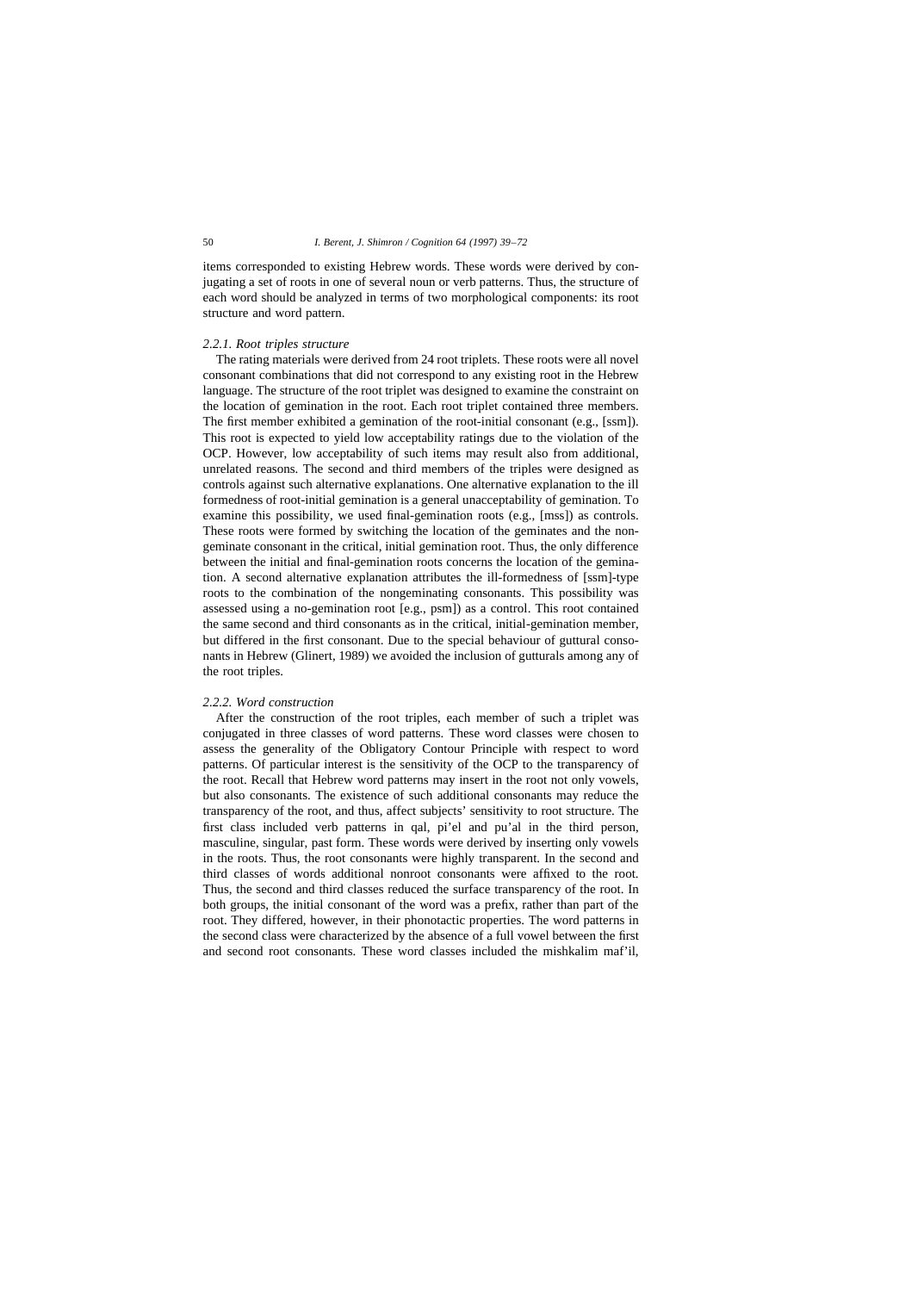mif'al, hif'il, nif'al and taf'il. Words in the third class were all generated in the hitpa'el past tense form. Thus, the second and third root consonants were always separated by the full vowel *a*. The presence of a root-initial sibilant in the hitpa'el, the binyan used to derive our third class words, triggers a metathesis rule which switches the prefix consonant /t/ with the root-initial consonant (e.g. *hiStaSaMti*, see Glinert, 1989). Thus, the transparency of words formed from roots with an initial sibilant is further reduced in the third class due to a disruption in the order of the root consonants.

In summary, then, three classes of word patterns which differed in the transparency of the root consonants were used in this experiment. Each member of the root triplet was conjugated in each of these three classes. All members of a given triplet were conjugated in precisely the same mishkal or binyan and the same tense and part of speech. Thus, all members of a triplet in a given word class had precisely the same non-root consonants and vowels, and they differed only in their root consonants. The conjugation of each member of a root triplet in each of the three word classes resulted in 9 related word forms for each item. The conjugation of 24 roots in each of the 3 classes of word patterns resulted in 72 word triplets, and a total of 216 words.

# *2.3. Procedure*

Subjects were presented with a printed list of 72 word triplets. The orthographic representation of these words specified all their vowels using diacritic marks. Subjects were asked to rate the extent each member of the triplet sounded like a possible Hebrew words. The order of the presentation of the 72 word triplets was randomly determined. Similarly, within any given triplet, the three members of the triplet were arranged in a random order. Subjects were run in a group. The instructions for the subjects were as follows: 'In this experiment, we attempted to invent new Hebrew words and to find out which of these words sound the best. The words on the following pages are arranged in triplets. Your task is to read each word triplet and to rate within it which word sounds most possible, which one sounds less possible, and which one sounds the least possible. You are asked to read each triplet a couple of times and to silently pronounce the word as it is written. Then, if the word sounds the best, write near it the number 1, if the word sounds the worst, write near it the number 3, and if it is between the other two, write near it the number 2. None of these words is an existing Hebrew word. Do not attend to the meaning these words may remind you. Address only their *sound* and ignore any other aspect. Within each triplet, write 1 near the word that sounds the best, 2 near the word that sounds intermediate, and 3 near the word that sounds the worst'. To express high acceptability by larger numbers, we report the data using an inverted scale, created by subtracting each score from 4. Thus, in our report, 1 corresponds to the worst sounding items whereas 3 to the best.

### *2.3.1. Design*

The root structure (3) and word class type (3) were within subjects and within items variables.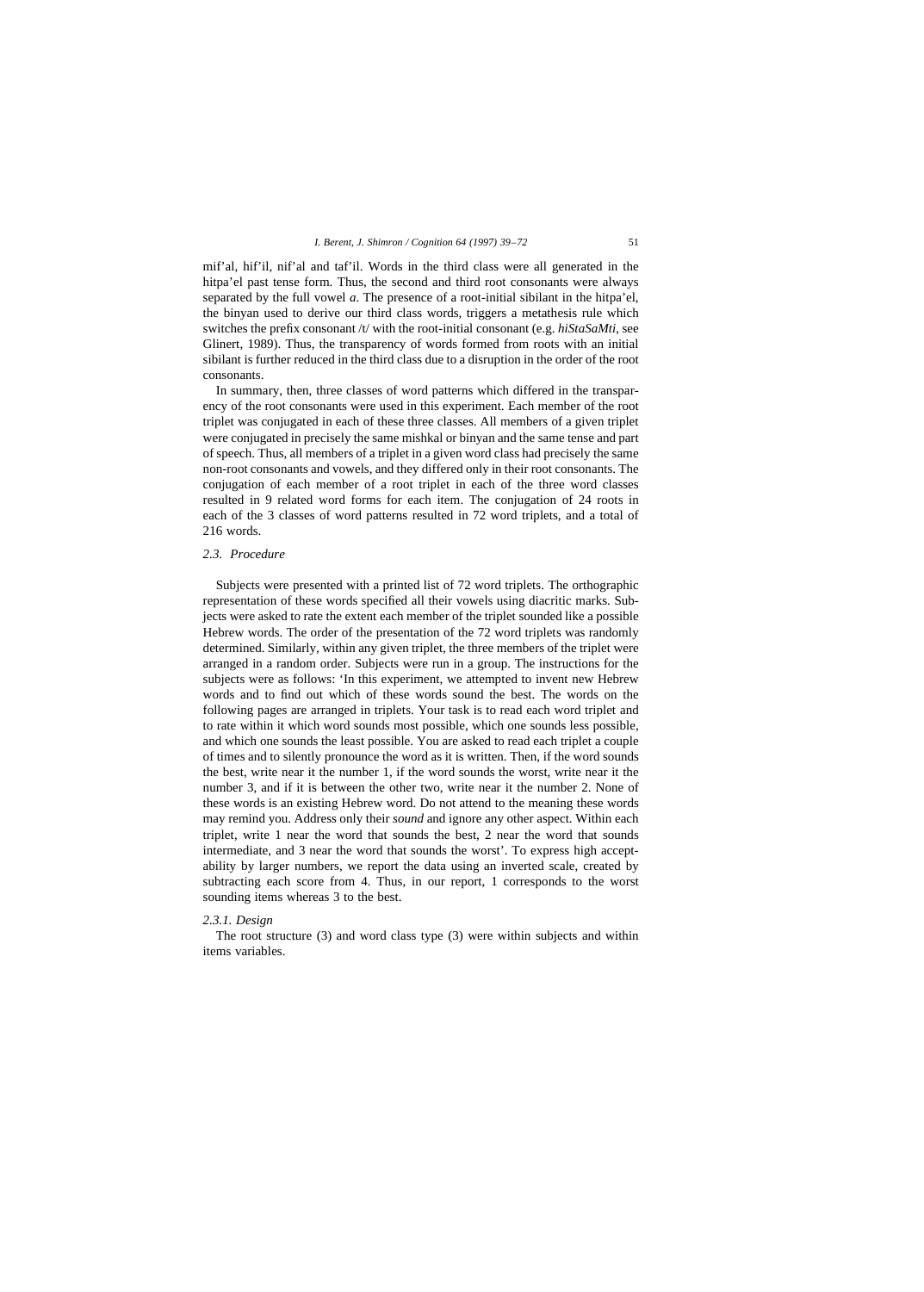# **3. Results**

Subjects' ratings were submitted to ANOVA's (3 root type  $\times$  3 word class) by subjects and items. The ANOVA indicated a significant main effect of root type  $(F_1(2, 34) = 111.22, p = 0.0001; F_2(2, 46) = 174.82, p = 0.0001$  and a significant interaction of root type  $\times$  word class (F<sub>1</sub>(4, 68) = 23.16, *p* = 0.0001;  $F_2$ (4, 92) = 10.17,  $p = 0.0001$ ). The main effect of word class was not significant ( $F_1(2)$ , 34) = 1.43,  $p = 0.25$ , n.s.;  $F<sub>2</sub>(2, 46) = 1.47$ ,  $p = 0.24$ , n.s.). The effect of root type was further investigated using two planned orthogonal contrasts comparing the acceptability of root initial gemination relative to final-gemination and no-gemination controls. Subjects' mean ratings as a function of root type and word class are plotted in Fig. 3.

Across word classes, initial-gemination [ssm] roots were rated significantly lower compared to either final-gemination ( $\Delta = 0.682$ ,  $t_1(34) = 8.97$ ,  $p = 0.0001$ ;  $t_2(46) =$ 11.28,  $p = 0.0001$ ) or the no-gemination roots ( $\Delta = 1.122$ ,  $t_1(34) = 14.79$ ,  $p =$ 0.0001;  $t_2(46) = 18.55$ ,  $p = 0.0001$ ). Thus, native Hebrew speakers are sensitive to the location of the gemination in the root. Tukey HSD comparisons performed separately in each of the word classes further confirmed the generality of this effect. Derivations of [ssm]-type roots were rated significantly lower compared to derivations of [mss]-type roots in the first ( $\Delta = 0.525$ ); the second ( $\Delta = 1.162$ ); and the third ( $\Delta$  = 0.359); class in both the subjects (all *p* < 0.01) and item (all *p* < 0.05) analyses. Similarly, derivations of [ssm]-type roots were less acceptable than derivation of [psm]-like roots in the first (0 = 0.944), second ( $\Delta$  = 1.484) and third  $(\Delta = 0.937)$  class by subjects (all  $p < 0.01$ ) and items (all  $p < 0.0.5$ ).



Word Class

Fig. 3. Mean ratings in Experiment 1 as a function of root type and word class.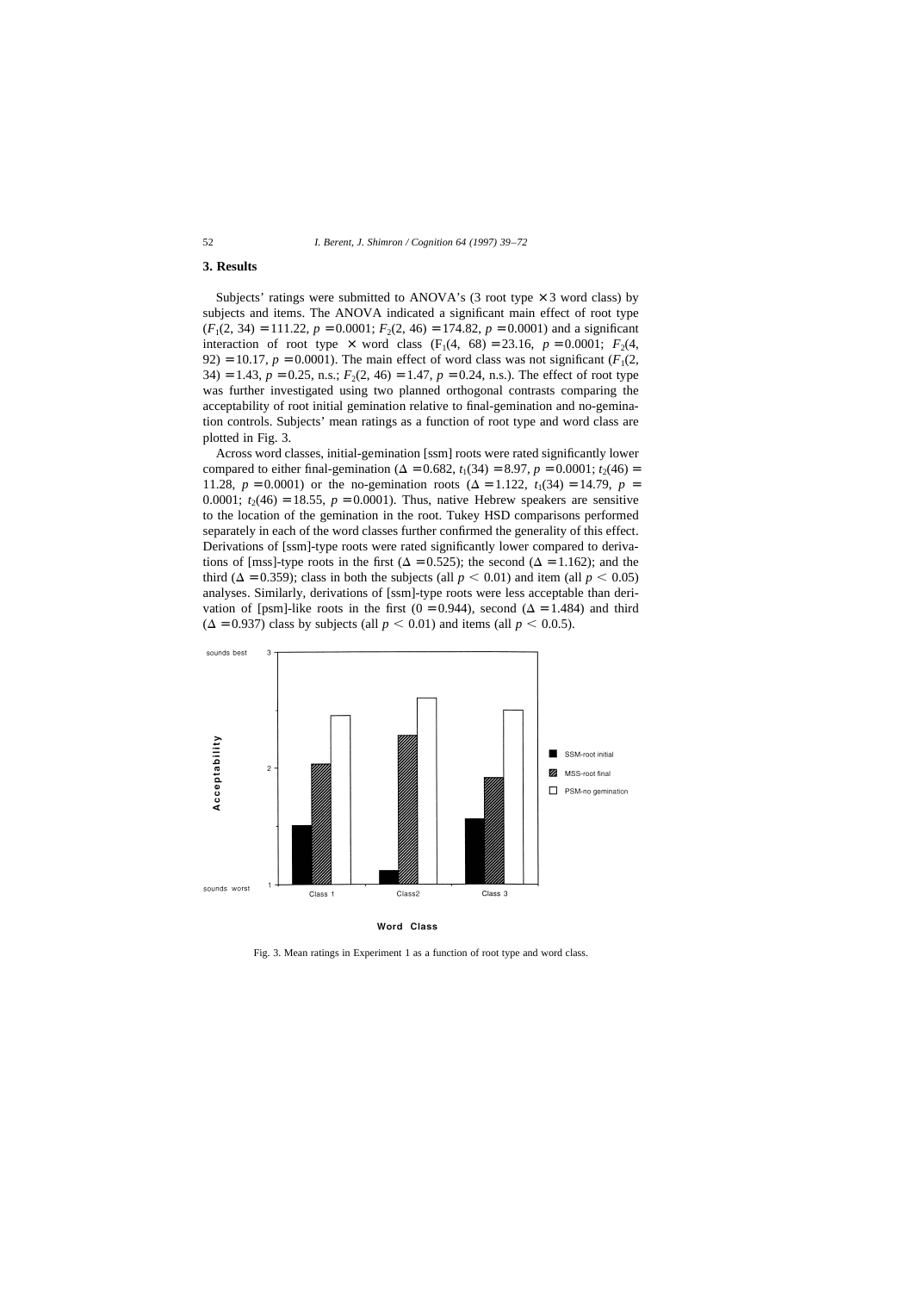Although a sensitivity to OCP violations emerged in each of the word classes, its magnitude was modulated by the word pattern, resulting in a significant interaction of root  $\times$  word class. A post hoc investigation of this effect was carried out using unplanned contrasts. The unacceptability of [ssm]-type roots compared to [mss] type roots was significantly greater in word patterns in the second class compared to either the first ( $\Delta = 0.637$ ,  $F_1(8, 68) = 5.967$ ,  $p = 0.0000$ ;  $F_2(8, 92) = 2.623$ ,  $p =$ 0.0124) or the third class ( $\Delta = 0.803$ ,  $F_1(8, 68) = 9.504$ ,  $p = 0.000$ ;  $F_2(8, 92) =$ 4.175,  $p = 0.0003$ ). Similarly, the disadvantage of [ssm]-type roots compared to their no-gemination controls was marginally stronger in the second class compared to the first ( $\Delta = 0.539$ ,  $F_1(8, 68) = 4.286$ ,  $p = 0.0003$ ;  $F_2(8, 92) = 1.881$ ,  $p = 0.0724$ ) and the third  $(\Delta = 0.546, F_1(8, 68) = 4.395, p = 0.0003; F_2(8, 92) = 1.93, p =$ 0.0646) classes. Thus, violations of the OCP were especially salient in the second class.

An inspection of the data further suggests a general bias against gemination. This bias was investigated using the Tukey HSD test. Across word classes, the derivation of final-gemination roots received lower ratings compared to no-gemination  $(\Delta = 0.44, p < 0.05,$  by subjects and items). The same bias emerged in each of the three word classes in both the item and subject analyses ( $p < 0.05$ ). Despite the bias against gemination, the ratings of root-initial gemination were nevertheless lower than root-final gemination. Thus, it is the location of the gemination in the root, rather than gemination per se, which accounts for the rejection of the [ssm] type roots.

### **4. Discussion**

The results of Experiment 1 demonstrate that subjects' ratings of nonwords generated from nonexisting Hebrew roots are sensitive to the structure of the root. Words formed by the conjugation of roots with initial-gemination (e.g. [ssm]) were unacceptable. Their unacceptability cannot be attributed to a general bias against gemination, since the ratings of root-initial gemination were significantly lower compared to final-gemination roots (e.g., [mss]). Similarly, the unacceptability of words formed from [ssm]-type roots cannot be attributed to some idiosyncratic ill-formedness residing in the second and third root radicals, as these words were rated significantly lower than controls generated from roots containing these consonants (e.g., [psm]). Thus, the unacceptability of words derived from [ssm] type roots reflects a sensitivity to the location of gemination. Importantly, subjects' ratings refer to the location of gemination within a *morphological* domain, the root.

The sensitivity to the location of gemination cannot be attributed to its position within the word: Subjects rejected derivations of [ssm]-type roots regardless of the position of the root in the word. Furthermore, the sensitivity to the position of the gemination within the root was general, and its strength was not reduced as a function of the transparency of the root within the word. Derivations of [ssm] type roots were rejected in the first class (e.g., *SaSaM*), in which the root was highly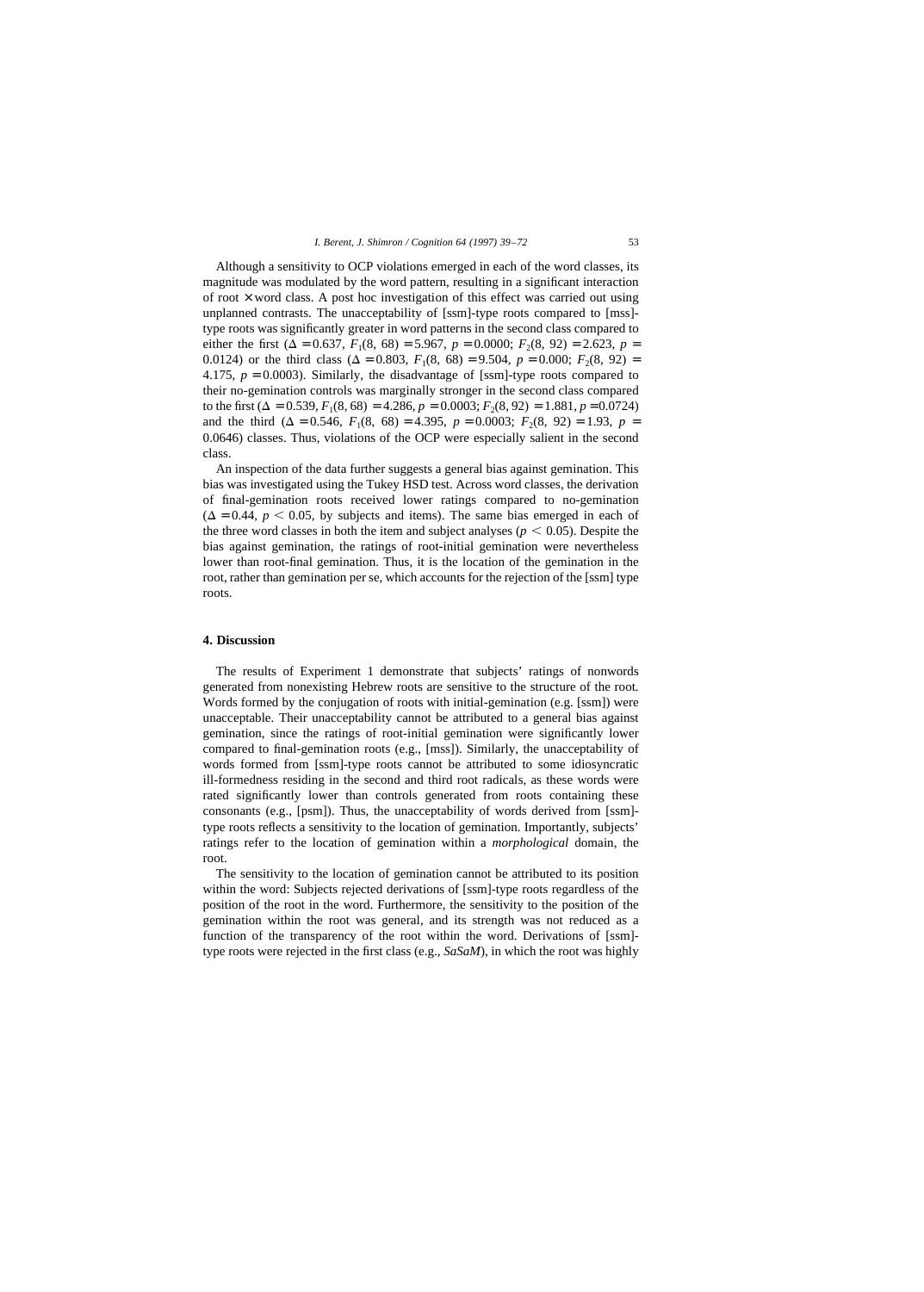transparent and the gemination was word initial; the second class (e.g., *maSSiMim*) in which the root was sandwiched by a prefix and a suffix; and in the third class (e.g., *hiStaSaMtem*), in which the root is heavily affixed and the geminates were separated by a full vowel. An especially strong test of subjects' sensitivity to root structure is presented by third class words derived from roots whose initial radical is a sibilant, such as [ssm]. These roots are subject to a metathesis rule which disrupts the integrity of the root consonants by inserting the affx  $/t$  (e.g., hiS-ta-SaM-tem, see Glinert, 1989). Our materials included 8 items with a root-initial sibilant which underwent metathesis in the third class. A separate examination of these items reveals the same general pattern obtained in our experiment: Root-initial gemination was rated significantly lower than root-final gemination ( $\Delta = 0.688$ ,  $t(7) = 3.12$ ,  $p = 0.017$  or no-gemination ( $\Delta = 0.937$ ,  $t(7) = 7.12$ ,  $p = 0.0002$ ) controls.

Subjects' sensitivity to root structure is quite striking. To assess its reliability, we attempted to replicate our findings. In a replication of Experiment 1, a new group of 18 subjects rated 198 words derived by conjugating a set of 22 root triplets (12 of which overlapped with those used in Experiment  $1<sup>8</sup>$  in each of the three word classes described in Table 2. The structure of the materials and the rating procedure were identical to those employed in Experiment 1. The results, described in Fig. 4, essentially replicate Experiment 1's findings. Subjects were highly sensitive to root structure. The ANOVA's  $(3 \text{ type} \times 3 \text{ word class})$  yielded a significant main effect of root type  $(F_1 \ (2, 34) = 71.71, p = 0.0001; F_2(2, 42) = 82.37,$  $p = 0.0001$ ). Planned comparisons indicated that root-initial gemination was rated lower than either root-final gemination ( $\Delta = 0.5312$ ,  $t_1(34) = 6.6554$ ,  $p = 0.0001$ ;  $t_2(42) = 7.1335$ ,  $p = 0.0001$ ) or no-gemination controls ( $\Delta = 0.9537$ ,  $t_1(34) =$ 11.946,  $p = 0.0001$ ;  $t_2(42) = 12.807$ ,  $p = 0.0001$ ). As in Experiment 1, the interaction of root type  $\times$  word class was significant  $(F_1(4, 68) = 9.07, p = 0.0001; F_2(4, 68))$  $84$ ) = 8.95,  $p = 0.0001$ ). A post hoc investigation of this interaction using unplanned contrasts suggested that the unacceptability of root initial gemination was especially strong in the second class. The disadvantage of [ssm]-type roots relative to [mss] type controls was significantly larger in the second class compared to either the first  $(\Delta = 0.684, F_1(8, 68) = 3.741, p = 0.0011; F_2(8, 84) = 3.691, p = 0.0010$  or the third class  $(\Delta = 0.525, F_1(8, 68) = 2.204, p = 0.0376, F_2(8, 84) = 2.174, p =$ 0.0375). The second class also yielded a numerically, but not significantly, larger disadvantage of [ssm]-type root relative to its no gemination control (Relative to the first class:  $\Delta = 0.399$ ,  $F_1$  (8, 68) = 1.271,  $p = 0.2730$ ;  $F_2$ (8, 84) = 1.255,  $p = 0.2781$ ; Relative to the third class:  $\Delta = 0.46$ ,  $F_1(8, 68) = 1.687$ ,  $p = 0.1175$ ;  $F_2(8, 84) =$ 1.665,  $p = 0.1191$ ). Importantly, however, root-initial gemination was unacceptable in all three word classes: Root-initial gemination was rated significantly lower than no-gemination controls in each of the three classes (Tukey HSD tests, all  $p < 0.01$ , by subjects and items). The comparison of root initial gemination to final gemination controls revealed a numerical, but statistically nonsignificant, disadvantage in the first class (Tukey HSD tests,  $p > 0.05$ ). However, the second and third class each

<sup>&</sup>lt;sup>8</sup>The questionnaire presented to the subjects included 24 root triplets. However, two of these triplets had typographic errors, and hence, excluded from all subsequent analysis, resulting in 22 root triplets.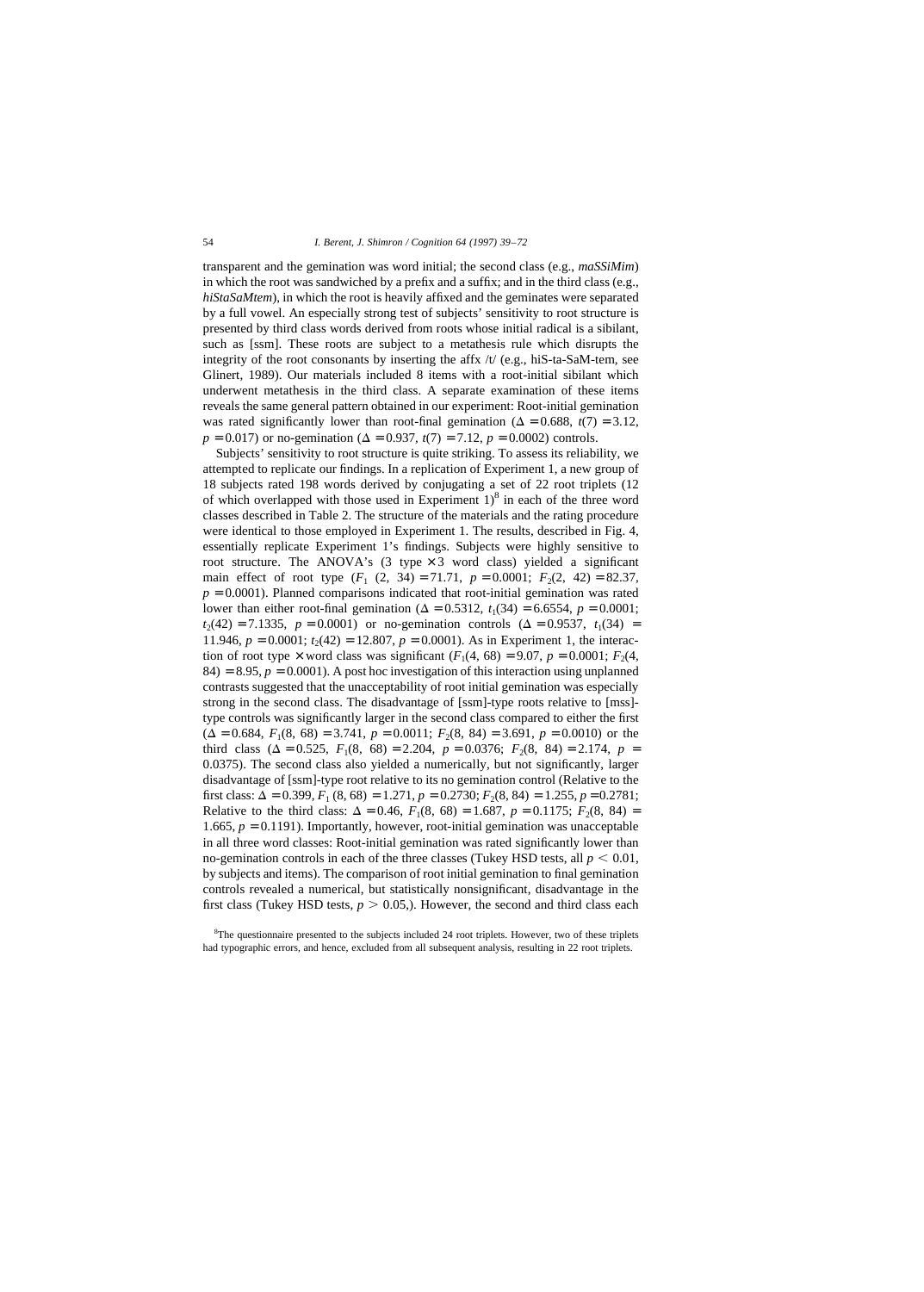



Fig. 4. Mean ratings in the replication of Experiment 1 as a function of root type and word class.

reflected significantly lower ratings for [ssm]-type roots compared to [mss)-type controls (Tukey HSD tests, all  $p < 0.01$ , by subjects and items). Subjects are thus sensitive to root structure even when the word's morphological structure is opaque, in the second and third class. Additional support for subjects' sensitivity to morphological structure comes from separate analyses conducted on the set of 8 spirants undergoing metathesis in the third class. Recall that, in these items, root structure is especially opaque due to its disruption by an infix (e.g. hiS-ta-SaM-tem). These items nevertheless revealed lower ratings for root initial gemination compared to final gemination ( $\Delta = 0.59$ ,  $t(7) = 4.157$ ,  $p = 0.0043$ ) or no-gemination ( $\Delta = 0.722$ ,  $t(7) = 2.923$ ,  $p = 0.0223$ ) controls.

The sensitivity of subjects' ratings to the location of gemination in the root fits well with the claim that Hebrew roots are decomposed from their word patterns and constrained by a co-occurrence restriction such as the OCP. Before accepting this conclusion, however, alternative explanations must be considered. We noted that rating outcomes are sometimes criticized as unindicative of tacit linguistic knowledge. Specifically, subjects' sensitivity to root structure may not necessarily reflect their morphological representation. The unacceptability of root-initial gemination may be explained away by unfamiliarity with these forms or difficulties in their articulation. Indeed, subjects may use such notions to label their experience. These explanations, however, suffer from circularity. The reason a verb such as *sasamti* (derived from [ssm]) might appear less familiar than *samamti* (derived from [smm]) is not that the specific linguistic token is less frequently encountered. With all likelihood, neither *sasamti* nor *samamti* was ever encountered by our subjects before, nor had they ever encountered their roots. Indeed, all items presented to the subjects were nonwords derived from nonroots. Thus, a perceived unfamiliarity with the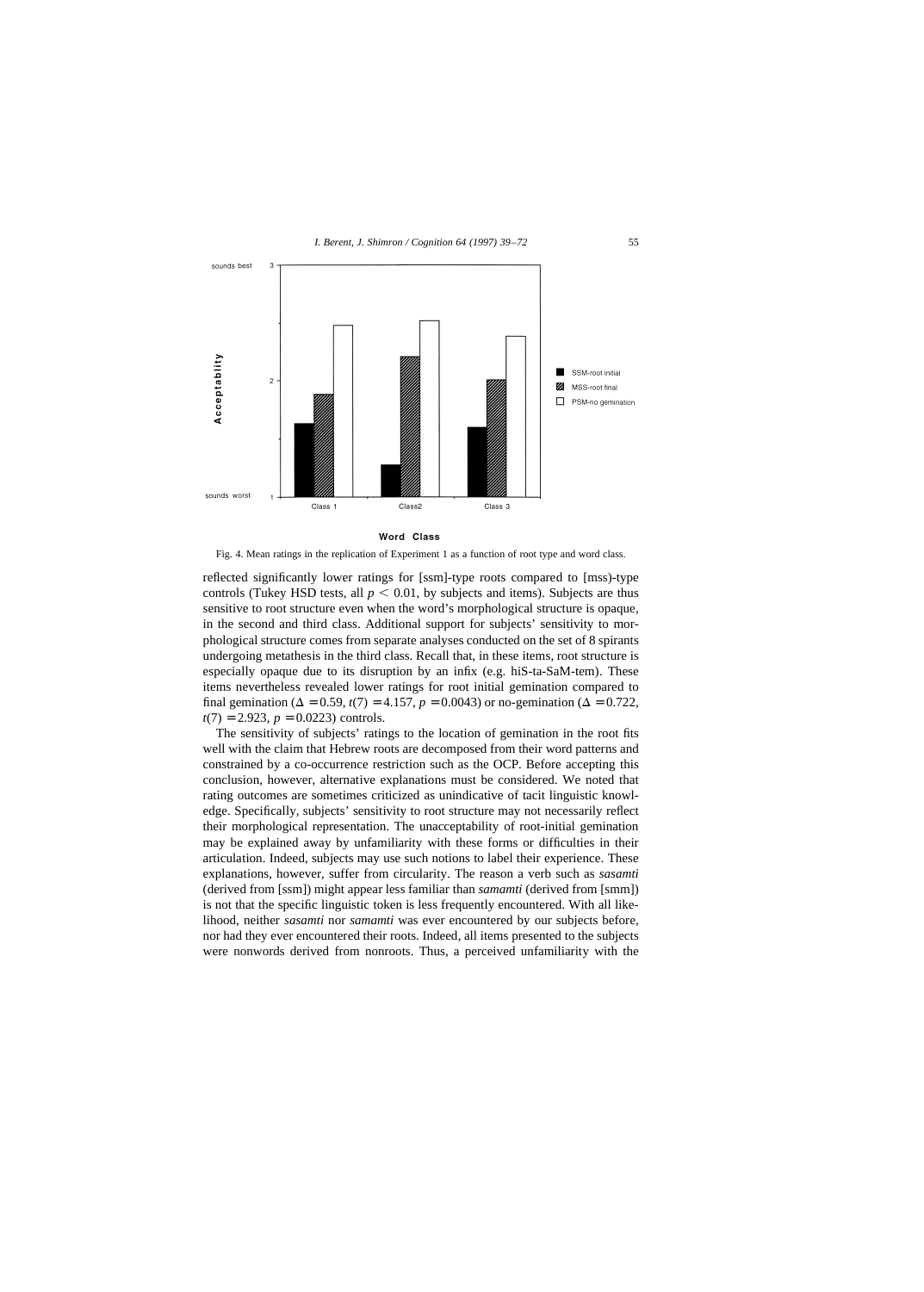form *sasamti* can only reflect an unfamiliarity with its **structure**. In particular, to explain this percept, it is necessary to appeal to an abstract representation of the root and the location of gemination within it. This is precisely what the OCP principle predicts. Similarly, the unacceptability of *sasamti* cannot be explained away by a simple notion of 'articulatory difficulties'. A consistent difficulty in articulating the surface forms derived from root-initial gemination is unlikely given that their rejection emerged for diverse word patterns and roots. If the data are to be explained by appealing to articulation, then this account must be formulated in reference to an abstract structure, rather than specific surface tokens. Such explanation is not implausible. However, it must minimally presuppose the very same abstract structural description we appeal to, namely, the decomposition of root from word patterns and the location of gemination in the root.

An apparently stronger challenge for our conclusions is one frequently raised regarding rating data, namely, the metalinguistic explanation. Critics of the rating method may agree with us that an account of our findings must presuppose a knowledge which decomposes root structure from word patterns. However, they may disagree with our interpretation of its source as tacit linguistic competence. It is well known that Hebrew children learn at school about the decomposition of roots from their word patterns (Bentin and Frost, 1992). The demonstration of a metalinguistic knowledge regarding root structure obviously may have little bearing on tacit linguistic competence. However, the actual contents of our subjects' metalinguistics knowledge cannot account for the data. Consider again the verbs *sasamti* and *samamti*. The decomposition of these verbs in accord with subjects' metalinguistic knowledge would yield the roots [ssm] and [smm]. In contrast to most existing research in Hebrew morphology, our task does not examine merely the stripping of the root from the word pattern. Instead, we are looking for a behaviour that differentially treats these two roots. A metalinguistic knowledge of decomposition should not differentiate these root patterns. The rejection of [ssm]-type roots must reflect additional knowledge regarding the location of gemination. Importantly, however, we find no evidence that this knowledge is metalinguistic. In contrast to the reflective knowledge of decomposition, which is indeed readily available to Israeli adults, the OCP is a principle known only to trained linguists, and is not taught in the Israeli school system. Similarly, the asymmetry in the distribution of root geminates is not conspicuous. Informal conversations with our subjects indicated they were utterly unable to explain why verbs such as *sasamti* are less acceptable than *samamti*. Thus, subjects appear to lack a reflective knowledge of the OCP or the distribution of root geminates. The fact that their behaviour is nevertheless constrained by knowledge of root structure must indicate that its source is tacit linguistic competence. In particular, to explain the pattern of ratings, it is necessary to assume that subjects' tacit knowledge regarding the location of gemination refers to the root morpheme as its domain. This finding supports the view of the root morpheme as a separate constituent in the representation of Hebrew words. The sensitivity of subjects to the location of gemination within the root is further compatible with the idea that root structure is constrained by phonological co-occurrence restrictions such as those stated by the Obligatory Contour Principle.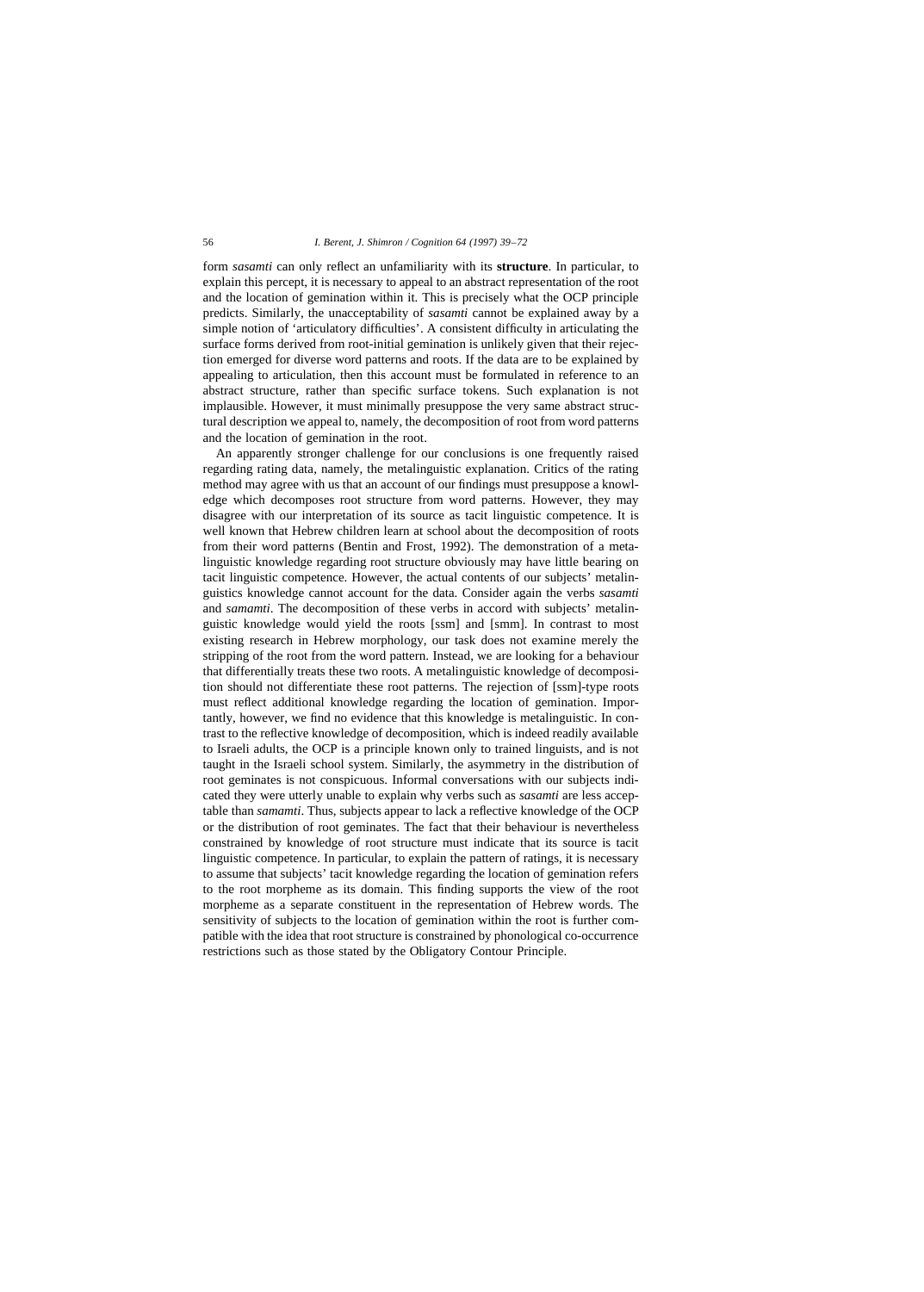Finally, two of our findings require additional explanation. First, subjects exhibited a general bias against gemination. Although root-initial gemination was unacceptable compared to root-final gemination, final-gemination was rated lower than no-gemination. A similar highly significant bias emerged in the replication of Experiment 1. Specifically, across root types, SSM roots were rated lower than PSM type roots ( $p < 0.01$ , by subjects and items, Tukey HSD). The bias against root final gemination was significant in each of the three word classes (all  $p$ 's  $\leq 0.01$ ) by subjects and items; Tukey HSD tests). This finding is surprising, given that rootfinal gemination is common in modern Hebrew (e.g., *aa, bdd, brr, gzz, gss, dll, dmm, zll, zmm, xmm, xff, kll*, *lkk, mss, mrr, ndd, sbb*). A second finding that requires further explanation is the effect of word class on the acceptability of root-initial geminates. The source of these two findings is not entirely clear, but they, may be related to the OCP phenomenon.

McCarthy (1986) demonstrates that the OCP constrains not only lexical representations but also their derivation. Viewed generally, the OCP may reflect an antigemination effect: it blocks phonological processes resulting in tautomorphemic geminates. Antigemination may thus operate at distinct levels of representation and its consequences may differ in nature and strength. In our data, the rejection of root-initial gemination may reflect an early constraint on lexical representations. Conversely, the bias against gemination and increased rejection of root-initial gemination in the second class may both reflect antigemination effects at later stages of the derivation. Specifically, if antigemination processes may inspect derived representations, then the gemination in roots like [smm] may be noted, and perceived as less preferred compared to no-gemination roots. However, a gemination in the derived, tri-consonantal root, (e.g., [mss]) may be obscured by plane conflation (McCarthy, 1986), a process that results in the representation of the root and vowel melody on a single plane. Because root-final geminates are often separated by a full vowel (e.g., *SaMaM*), a late antigemination effect in surface forms should be weak. Indeed root-final gemination is common. In contrast, the process of plane conflation cannot obscure root-initial gemination in the second class. Forms in the second class, like *MaS-SiMim*, do not separate the geminates by a vowel. Root-initial geminates in these forms are thus truly adjacent even after plane conflation. Such surface adjacency appears highly undesirable, and is often avoided by means of vowel ephenthesis (McCarthy, 1986). A late antigemination effect may thus accentuate the ill-formedness of root-initial gemination in the second class, resulting in pronounced rejection of [ssm]-type roots.

The nature of the OCP as an antigemination effect awaits further research. At present, however, our conclusions may be summarized as following. Experiment 1 demonstrated that subjects are sensitive to the location of gemination within the root. The asymmetry in the ratings of root-initial vs. root-final gemination is compatible with the idea that subjects have internalized a constraint on root structure such as the OCP. Conversely, the fact that the root serves as a domain for a mental constraint suggests that it forms a separate constituent in the representation of Hebrew words.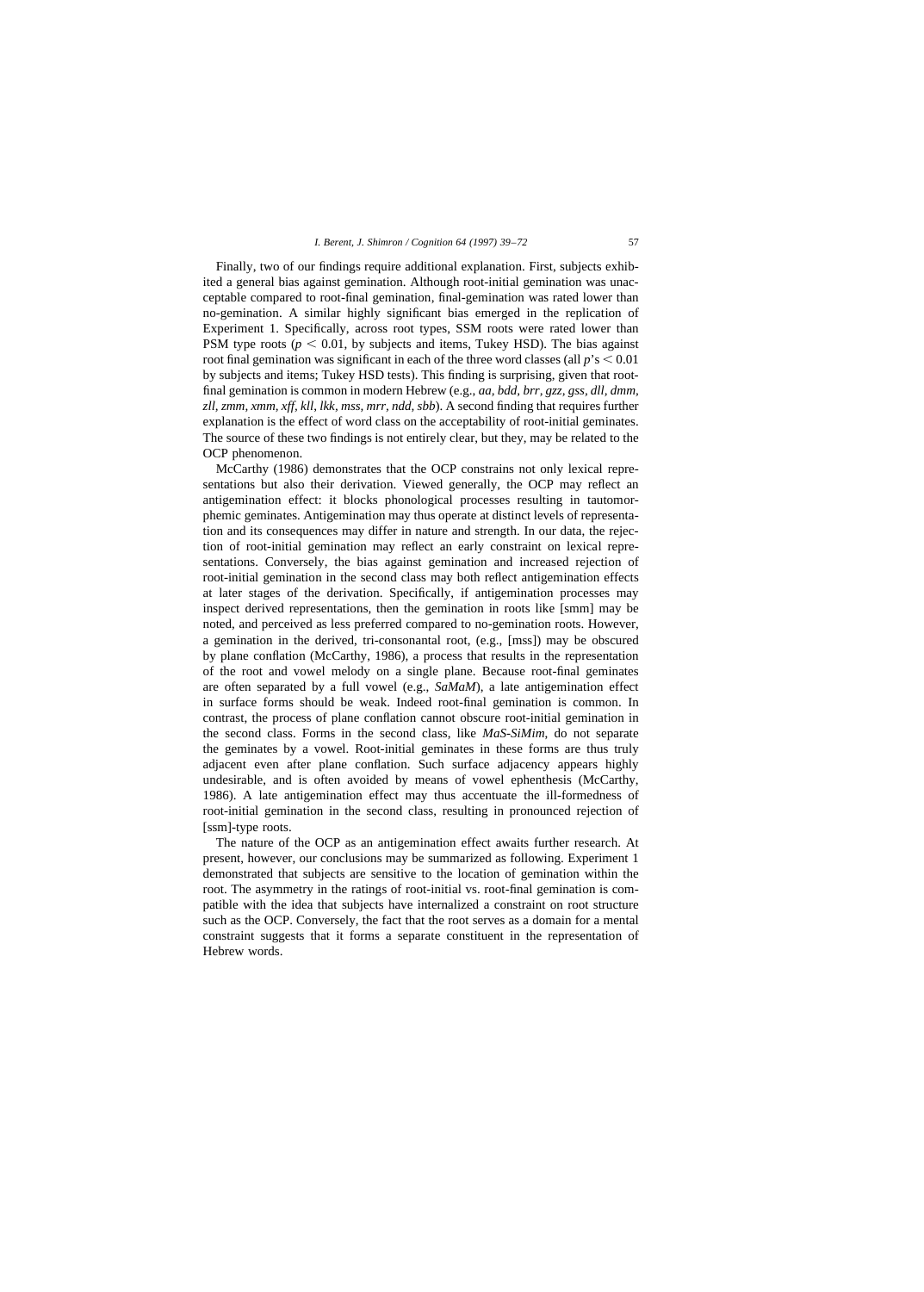# **EXPERIMENT 2**

Experiment 1 demonstrates the sensitivity of Hebrew speakers to the structure of the root. This finding indicates that Hebrew speakers represent the root morpheme as a separate constituent. Furthermore, in making their acceptability judgments, subjects must attend to the root by stripping its affixes. How readily do Hebrew speakers attend to root-structure?

The fact that subjects are highly sensitive to the structure of the root even when it is sandwiched between a prefix and a suffix and its integrity is disrupted by an infix suggests that subjects can strip the root even when word structure is extremely opaque. However, the nature of the rating procedure used in Experiment 1 may somewhat limit the generality of this conclusion. Recall that subjects were instructed to rate each word relative to the other two members in the word triplet. These words were identical in all aspects but their roots. Since the root was the only dimension that permitted discrimination between items, it is possible that subjects' attention to the root was encouraged by the rating procedure. Note, however, that this possibility can only limit our conclusions with respect to the generality of root stripping. It does not undermine the conclusion that Hebrew speakers represent the root as a separate constituent in their long term knowledge. Our results clearly demonstrate that subjects possess a knowledge regarding the structure of Hebrew roots. Obviously, such knowledge could not have been acquired solely from the performance of the experimental task. Nevertheless, the generality of root-stripping is important for revealing the processing of morphologically complex words. This question is investigated in Experiment 2.

Experiment 2 examined subjects' sensitivity to root-structure under conditions that did not encourage attending to the root. In this experiment, subjects were presented with the same materials employed in Experiment 1, and they were instructed to rate the words for acceptability on a scale of 1–5. The order of the words within the list was completely randomized. Thus, there is nothing in the new procedure that directs subjects' attention to the root. In principle, subjects could ignore root structure and base their judgment on purely idiosyncratic properties of an item, such as word class and phonotactics. If subjects' attention to root structure in Experiment 1 was an artifact of the rating procedure, then no effect of root structure should be obtained in the present study. However, if word decomposition into root and affixes is mandatory, and if subjects further possess general knowledge regarding the constraints on root structure, then words derived from roots manifesting initial-gemination should receive low acceptability ratings regardless of word class.

# **5. Method**

The same set of 216 non-words employed in Experiment 1 was used in the present study. These words were formed by the conjugation of the 24 root triplets used in Experiment 1 within each of the 3 word classes described previously. The words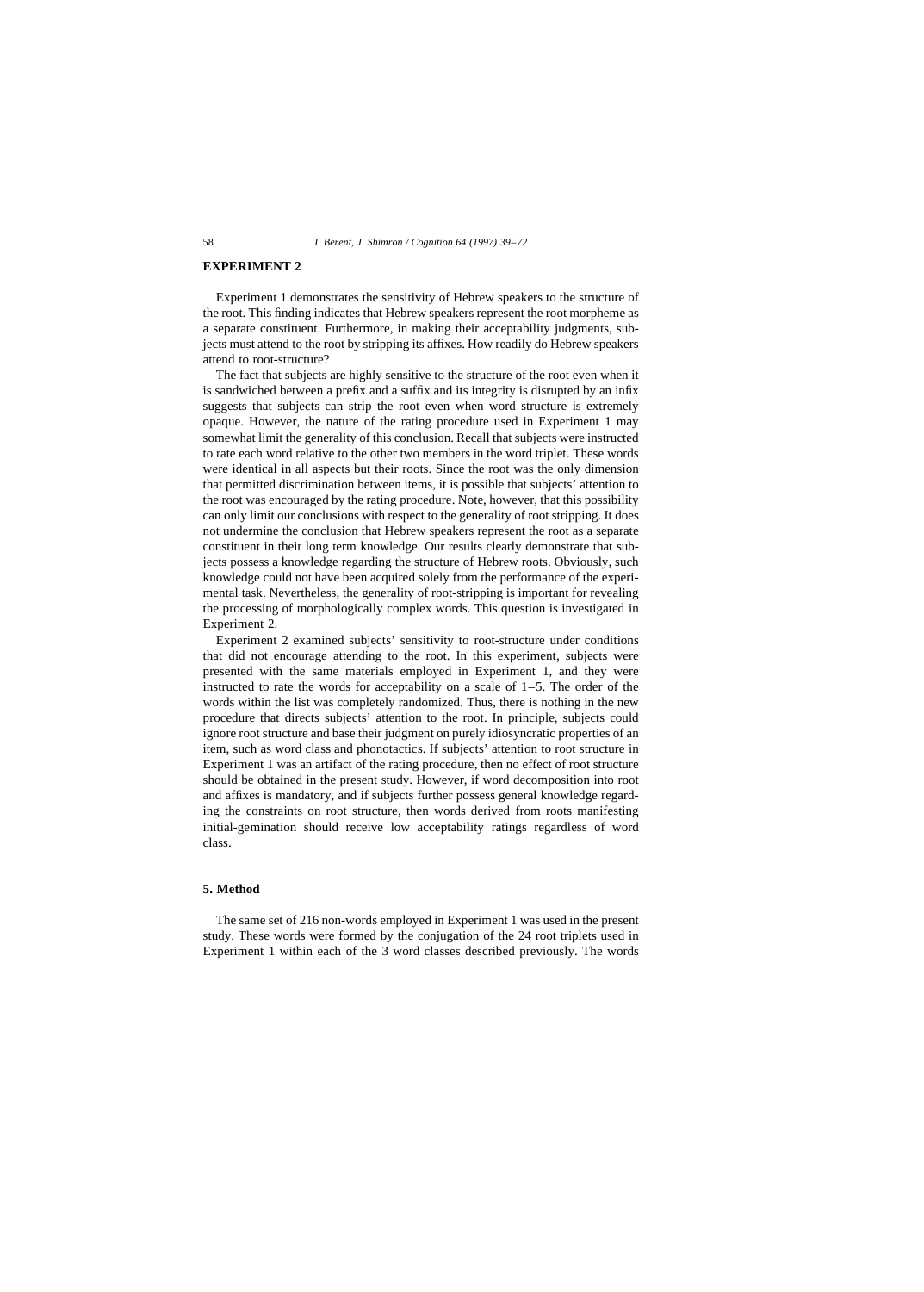were presented in a randomized list. The instructions for the subject were similar to those described in Experiment 1 with the following exceptions. First, subjects were asked to rate each word according to how it sounded individually, rather than in reference to any other words. Second, the rating scale was changed to a 5 point scale. This scale indicated the extent to which the word sounds like a possible Hebrew word. 5 indicated a word that sounds excellent, 4 indicated a word that sounds good, 3 indicated a word that sounds strange, 2 indicated a word that does not sound good, and 1 indicated a word that sounds impossible.

### *5.0.1. Subjects*

15 native speakers (Haifa University Psychology Students) served as subjects. The rating questionnaire was administered as part of a course. Subjects were not compensated for their participation.

### **6. Results**

Subjects' ratings were submitted to analyses of variance by subjects and items (3 root type  $\times$  3 word class). The main effects of root type  $(F_1 \ (2, 28) = 63.34,$  $p = 0.0001$ ;  $F_2(2, 46) = 75.03$ ,  $p = 0.0001$ ), word class  $(F_1(2, 28) = 16.50$ ,  $p = 0.0001$ ;  $F_2(2, 46) = 39.44$ ,  $p = 0.0001$ ) and the interaction of root type  $\times$ word class  $(F_1(4, 56) = 27.31, p = 0.0001; F_2(4, 92) = 41.69, p = 0.0001$  were all significant.

Subjects' mean ratings as a function of root type and word class are presented in Fig. 5. Subjects' sensitivity to the location of gemination was investigated by two orthogonal planned contrasts. In accord with the results of Experiments 1, across word classes, subjects rated words derived from roots with initial-gemination significantly lower compared to either final-gemination ( $\Delta = 0.801$ ,  $t_1(28)$  = 9.249,  $p = 0.0001$ ;  $t_2(46) = 9.984$ ,  $p = 0.0001$ ) or no-gemination ( $\Delta = 0.881$ ,  $t_1(28) = 10.18$ ,  $p = 0.0001$ ;  $t_2(46) = 11.139$ ,  $p = 0.0001$ ) controls.

A series of Tukey HSD tests were performed to assess the generality of this effect within each of the word classes. The rejection of root-initial gemination was robust even for the second and third classes, in which the root was affixed. Specifically, in the second class, root-initial gemination was rated significantly lower compared to either final-gemination ( $\Delta = 1.603$ ,  $p < 0.01$ , by subjects and items) or no-gemination ( $\Delta = 1.802$ ,  $p < 0.01$ , by subjects and items). Similarly, the rejection of rootinitial gemination was obtained in the third word class compared to either root-final gemination ( $\Delta = 0.548$ ,  $p < 0.01$ , by subjects and items) or no-gemination ( $\Delta =$  $0.647, p \leq 0.01$ ). These findings suggest that the constraint on gemination refers to the root, rather than the word, and that root stripping takes place even when the word's morphological structure is highly opaque. In fact, it is the first class, in which the root was highly conspicuous, that manifested the weakest rejection of initialgemination. In the first class, the ratings of [ssm]-type roots were numerically lower than either [mss]-type roots ( $\Delta = 0.253$ ) or no-gemination controls ( $\Delta = 0.197$ ), but this trend did not reach significance by subjects or items ( $p > 0.05$ , n.s.). Indeed, the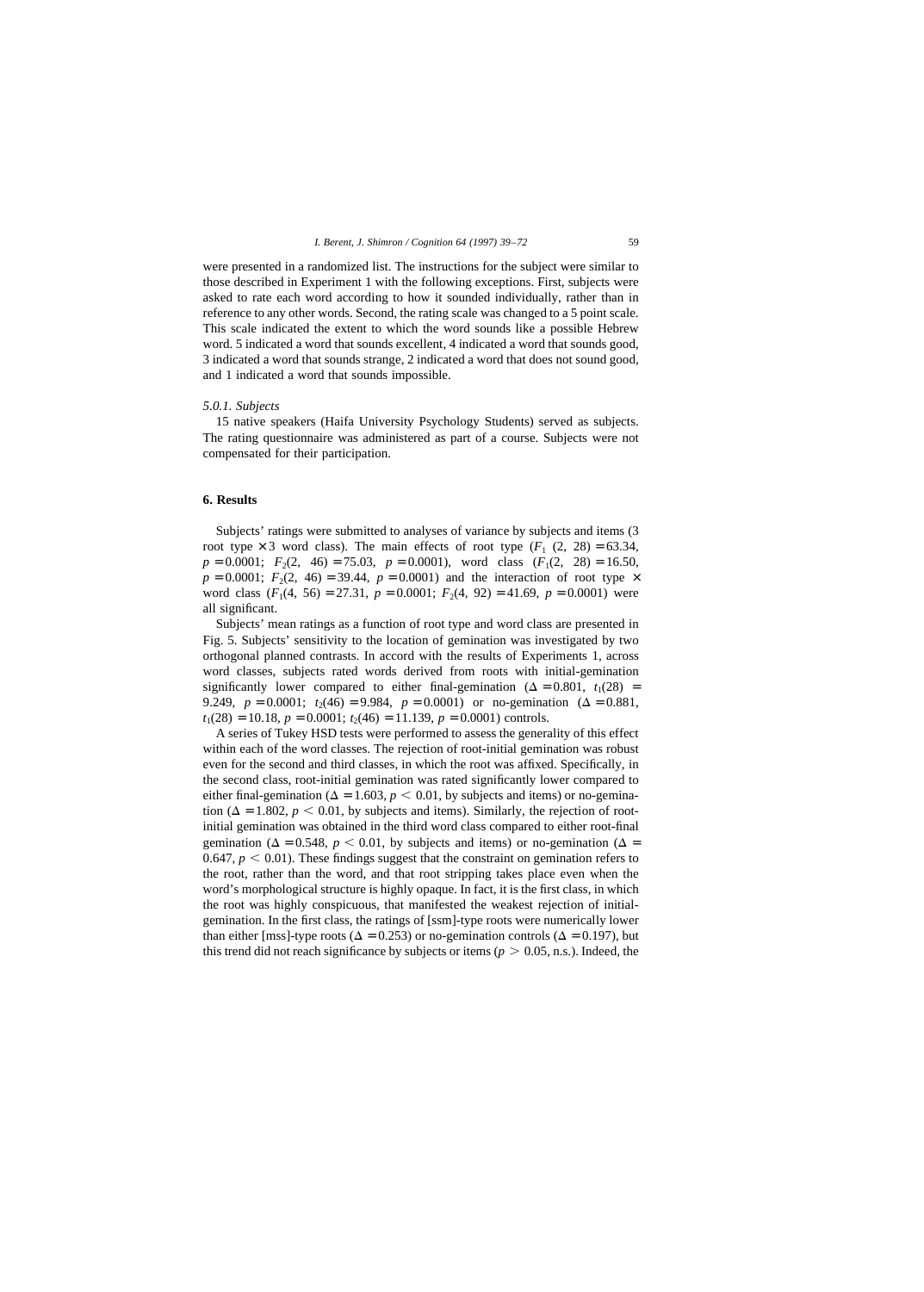



Fig. 5. Mean ratings in Experiment 2 as a function of root type and word class.

interaction of word class  $\times$  root type indicates a modulation of the effect of root type by word pattern properties. A post hoc investigation of this interaction was carried out using unplanned contrasts. Replicating the results of Experiment 1, the rejection of root-initial gemination in the second word class was especially robust, and its magnitude relative to root-final gemination was significantly greater compared to both the first  $(\Delta = 1.35, F_1(8, 56) = 7.752, p = 0.0001; F_2(8, 92) = 11.587,$  $p = 0.0001$ ) and third class ( $\Delta = 1.055$ , ( $F_1(8, 56) = 4.729$ ,  $p = 0.0002$ ,  $F_2(8, 56)$  $92$ ) = 7.712,  $p = 0.0001$ ). Similarly, the disadvantage of [ssm]-type roots relative to [psm]-type roots in the second class was larger than in both the first ( $\Delta = 1.605$ ,  $F_1(8, 56) = 10.938$ ,  $p = 0.0001$ ;  $F_2(8, 92) = 16.583$ ,  $p = 0.0001$ ) and third class  $(\Delta = 1.155, (F_1(8,56) = 5.659, p = 0.0002, F_2(8, 92) = 8.59, p = 0.0001).$ 

The present results differed from the findings of Experiment 1 in two respects. First, there was no evidence for a general bias against gemination. An evaluation of this bias was carried out using a Tukey HSD. Across word classes, the rating of rootfinal gemination did not differ from no-gemination ( $\Delta = 0.081$ ,  $p > 0.05$ , n.s. by subjects and items). Similarly, there was no difference between the ratings of rootfinal gemination and no-gemination in the first ( $\Delta = 0.056$ ,  $p > 0.05$ , n.s.), the second ( $\Delta = 0.199$ ,  $p > 0.05$ , n.s.), or the third class ( $\Delta = 0.099$ ,  $p > 0.05$ , n.s.). The second new finding in this study is the main effect of word class. Tukey HSD comparisons revealed higher ratings for the first class compared to either the second  $(\Delta = 0.459, p < 0.05,$  by subjects and items), or third class ( $\Delta = 0.737, p < 0.05,$ by subjects and items). The difference in ratings of the second and third class was significant by items only ( $\Delta = 0.278$ ,  $p < 0.05$ ). Thus, subjects generally viewed conjugations in the first class as most acceptable.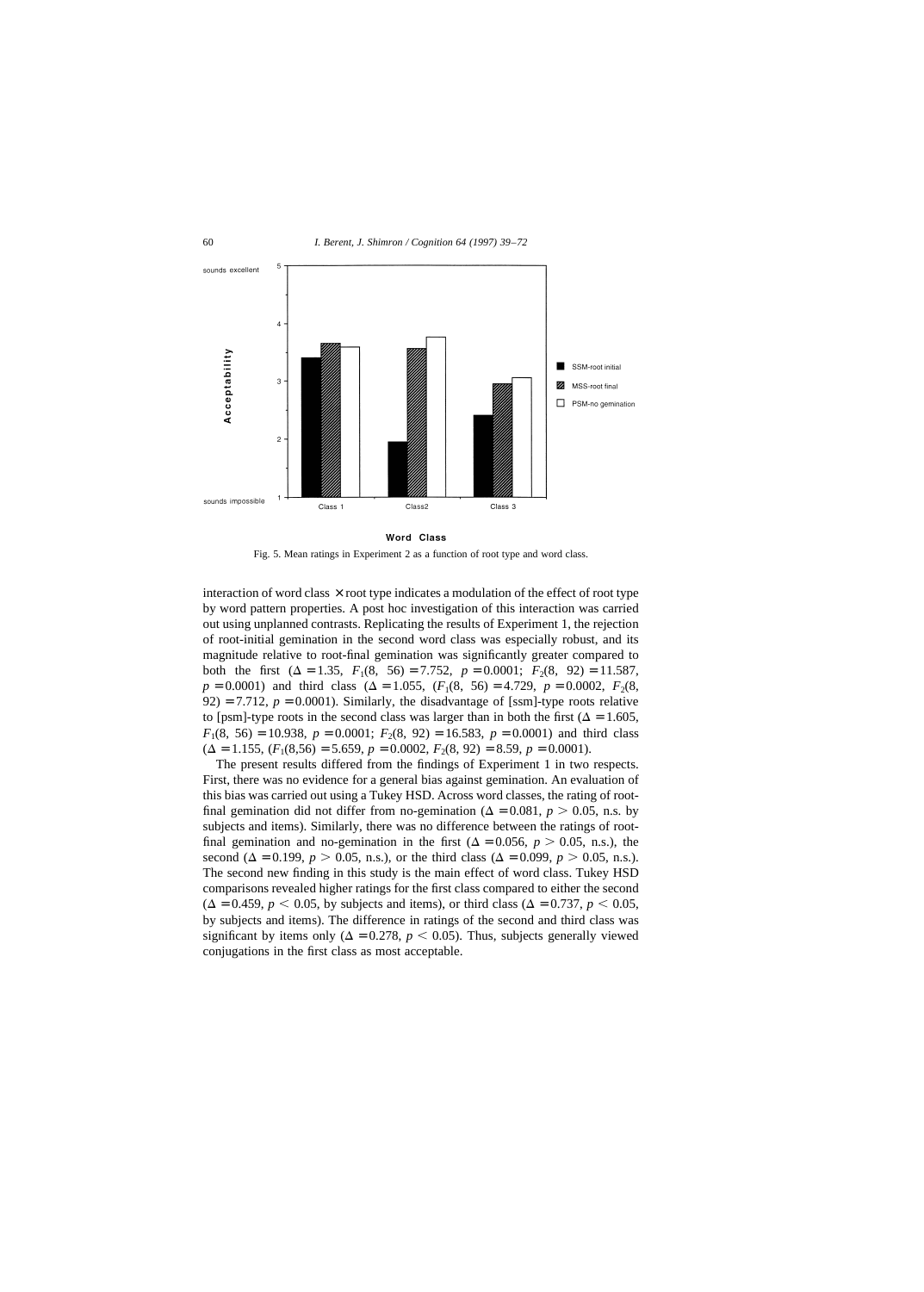# **7. Discussion**

The results of Experiment 2 replicate the central findings of Experiment 1. Despite the fact that the rating procedure did not require special attention to the root, subjects nevertheless manifested a strong sensitivity to its structure. Words derived from roots with initial-gemination were unacceptable compared to roots with final-gemination or no-gemination. The sensitivity to root structure was not contingent on the transparency of morphological structure. In fact, it is the first class, in which the root structure is most conspicuous, that failed to yield a significant effect in this study. The interpretation of this null effect is uncertain. It may be partly due to a lesser sensitivity of the rating procedure used in this study, as a significant effect of root structure did emerge in Experiment 1. Conversely, the instability of the effect in the first class may suggest that subjects are more tolerant of root-structure violations in the first class. This tolerance, however, cannot be due to their inability to strip the root specifically in the first, most transparent class. Indeed, the rejection of root-initial gemination in the most opaque class, the third class, was highly significant and numerically larger than in the first class, in which the root was not affixed. Furthermore, a separate analyses of the 8 roots whose initial radical was a sibilant, and thus, their conjugation in the third class disrupted the sequence of root consonants by an infix, revealed a strong rejection of root-initial gemination compared to either root-final gemination ( $\Delta = 0.683$ ,  $t(7) = 2.592$ ,  $p = 0.036$ ) or nogemination ( $\Delta = 0.942$ ,  $t(7) = 4.588$ ,  $p = 0.002$ ). This finding reaffirms our previous conclusions that subjects' linguistic competence constrains the structure of Hebrew roots. In addition, it demonstrates that subjects attend to the root even when its structure is extremely opaque, under circumstances in which morphological decomposition is not required or encouraged by the experimental task. These results converge with findings obtained using on-line methods (e.g., Feldman and Bentin, 1994; Frost et al., 1994) suggesting that root stripping may be mandatory.

The new rating procedure reflected some additional aspects governing the acceptability of nonwords. Specifically, this procedure revealed a marked sensitivity to word class. Words formed from the first class were rated significantly higher than in the second or third class. We first consider a linguistic explanation for this pattern. It is possible that the higher ratings of first class verbs reflects a general preference regarding the formation of new Hebrew verbs. Indeed, Bolozky (1982; cited in Aronoff (1994, p. 130)) observed that the distinct binyanim differ with respect to the frequency in which they are used in generating new Hebrew verbs. The pi'el is more productive than the hitpa'el, which, in turn, is more productive than the qal. Recall that in our materials, class 1 was composed of derivations in the pi'el and qal binyanim whereas class 3 consisted entirely of forms in hitpa'el. To examine the correspondence of our ratings to the productivity of the different binyanim, we performed a separate analysis of the verbs in the first and third class according to their respective binyanim. The results of this analysis are presented in Table 3. In agreement with the productivity of the binyanim in Hebrew, our subjects rated verbs formed from binyan pi'el higher (i.e., more acceptable) than verbs in the hitpa'el binyan. In contrast with the productivity of the binyanim, however, the rating of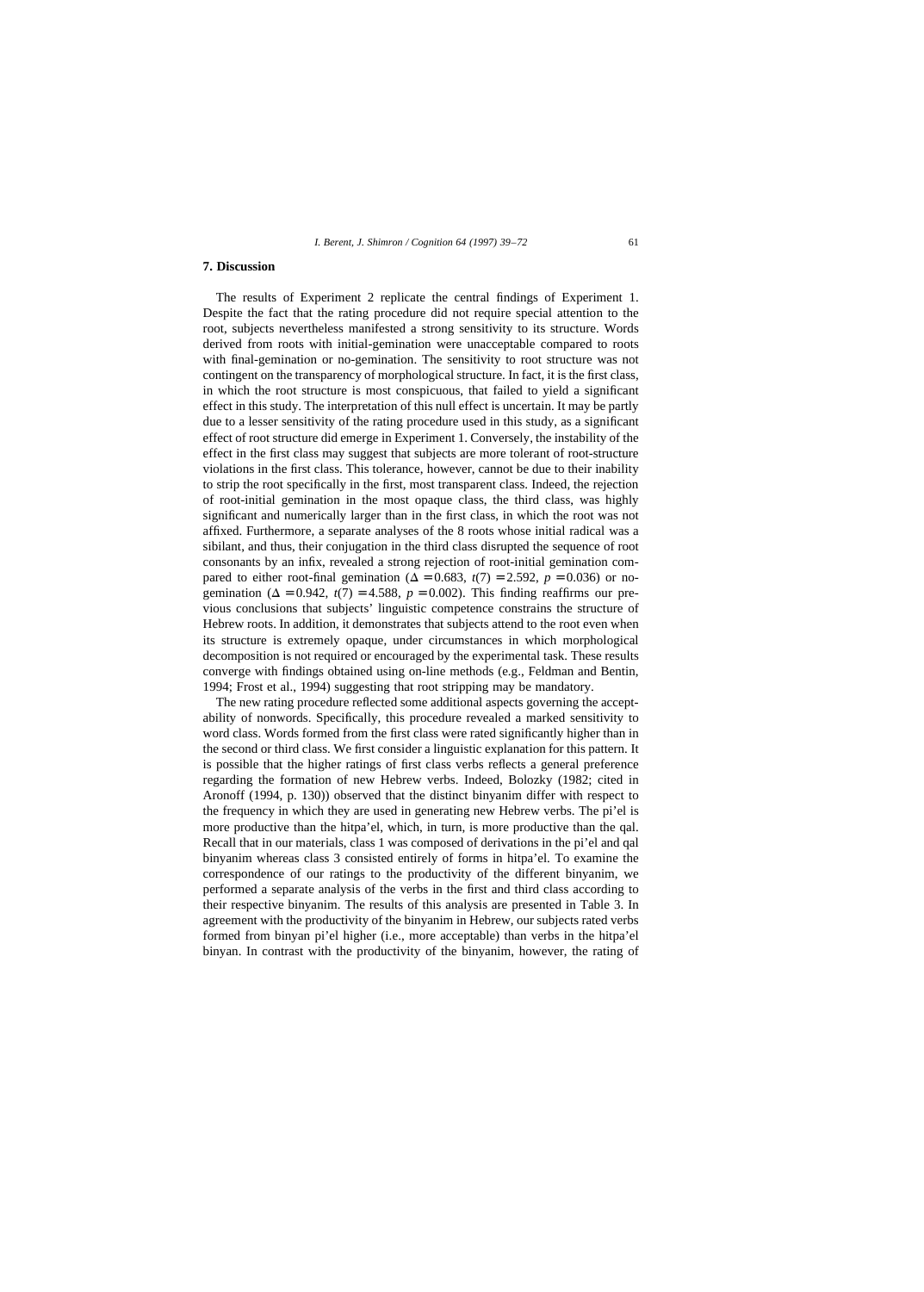binyan qal was in fact higher than the hitpa'el. Conversely, Bolozky observes greater productivity of hitpa'el compared to qal in generating new Hebrew words. The correspondence between our data and the productivity of different binyanim in modern Hebrew is thus only partial.

One may thus wish to entertain a nonlinguistic explanation for these findings. In rating nonwords, subjects may be experiencing a conflict between the nonlexical nature of the roots and the ''wordiness'' of the prosodic patterns in which they are conjugated. Words in the third class are more heavily affixed then the other two classes. Furthermore, the hitpa'el has some well defined semantic attributes indicating a reflexive action. The combination of the ''wordy'' aspects of the word pattern, its affixes and meaning, may conflict with the nonlexicality of the root, and appear strange. Conversely, word patterns in the first class, which lack consonant affixes, may appear less ''lexical'', and thus, spared from the conflict with their roots. As a result, first class items may be rated as more acceptable. One may further speculate that the absence of consonant affixation in first class items may reduce their appearance as linguistic objects. Consequently, subjects may be more tolerant of structural violations for such items. This explanation, if correct, could accommodate the null effect of root structure in the first class.

An additional consequence of the new rating procedure employed in this experiment is the elimination of the general bias against gemination observed in Experiments 1. Although this bias was unexpected, it may be explained by an antigemination effect on the derivation of phonological representations. The elimination of this bias with the change in the rating procedure is puzzling. Solving a divergence between the outcomes of experimental methods requires an interpretation of their properties. Unfortunately, such assessment cannot be made in an atheoretical fashion (for discussion, see Berent and Van Orden, 1996; Van Orden et al., 1996). Indeed, one can easily construct two equally plausible, but mutually exclusive, scenarios that ratify the conclusions of each of the rating methods. On one view, the rating procedure employed in Experiment 1 better directs subjects' attention to root structure. This method may thus be considered more sensitive than the open ended procedure employed in Experiment 2. This interpretation would lead to accept the bias against gemination as a true marker of subjects' linguistic competence. Conversely, one may part from the assumption that the method in Experiment 1 encourages a deliberate problem solving strategy in order to distinguish between otherwise highly similar items. The open-ended procedure in Experiment

| ້         |       | . .   |       |          |  |
|-----------|-------|-------|-------|----------|--|
| Root type | qal   | pi'el | pu'al | hitpa'el |  |
| [ssm]     | 3.453 | 3.438 | 3.276 | 2.411    |  |
| [mss]     | 3.653 | 3.981 | 3.343 | 2.919    |  |
| [psm]     | 3.687 | 3.676 | 3.381 | 3.058    |  |
| mean      | 3.598 | 3.698 | 3.333 | 2.796    |  |

Table 3 Mean ratings in Experiment 2 as a function of root type and binyan

note:  $1 =$  sounds impossible;  $5 =$  sounds excellent.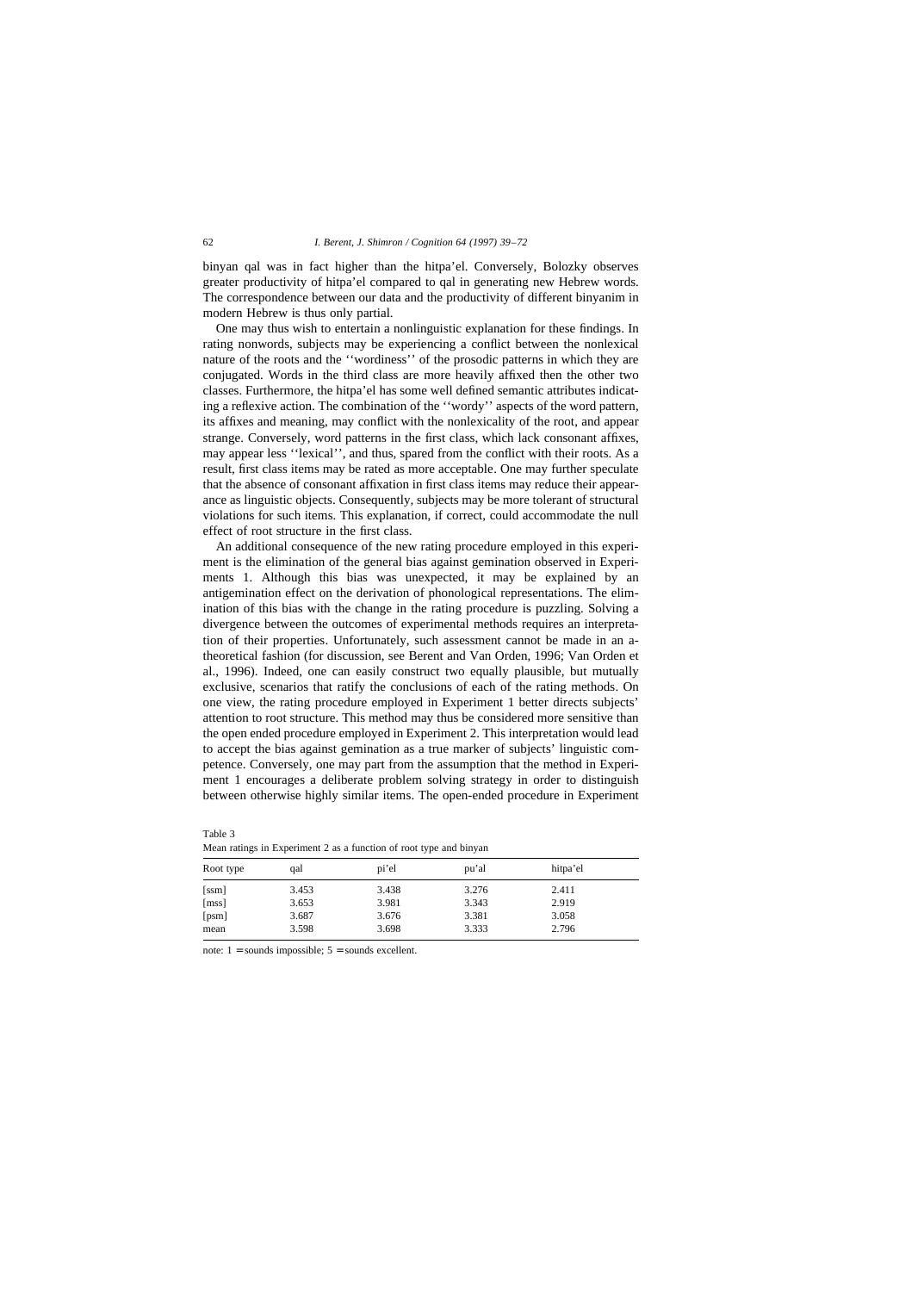2 would be considered free from such artifacts, providing a better reflection of their true linguistic competence.

The existing data cannot discriminate between these scenarios. We are thus unable to resolve this divergence between the two rating methods. More interesting, however, is their convergence: Despite the fact that the rating procedure in Experiment 2 did not direct attention to the root, subjects nevertheless based their ratings on an abstract knowledge of its structure. This conclusion demonstrates that subjects can readily decompose Hebrew words by stripping their roots. Their sensitivity to root structure further indicates that they possess a long term knowledge whose domain is the root morpheme. Thus, the root appears to form a separate constituent in the representation of Hebrew words.

# **8. General discussion**

Hebrew speakers consider words derived from roots with initial-gemination as unacceptable. This finding clearly does not stem from a general bias against gemination<sup>9</sup>, as the rating of root-initial gemination was lower than that of root-final gemination. Thus, it is not merely the presence of gemination but its location that accounts for subjects' behaviour. Importantly, the sensitivity to the location of gemination is defined relative to a morphological unit, the root. The rejection of words derived from roots with initial-gemination was obtained regardless of the position of the root in the word, even for words whose morphological structure was extremely opaque due to affixation and root internal infixes.

Subjects' rejection of root-initial gemination has several implications. The first concerns the status of the root as a morphemic unit. Our findings coincide with the conclusions of existing studies (Bentin and Feldman, 1990; Feldman and Bentin, 1994; Feldman et al., 1995; Frost et al., 1994) in providing strong support for the morphological compositionality of Hebrew words. They demonstrate that Hebrew speakers readily attend to the root and strip it from the word pattern. Root stripping takes place even when the root is not an uninterrupted orthographic unit, it carries no meaning, and the decomposition is not directly necessary for the performance of the experimental task. These findings are incompatible with the view of morphological decomposition as an artifact of semantic and orthographic confounds (Seidenberg, 1987; Seidenberg and McClelland, 1989). Please note that, although our evidence is obtained from nonwords, its implications are not limited to the representation of nonwords. We infer morphological decomposition from the behaviour of the root as the domain of a phonological constraint. This constraint, however, can only be explained by assuming that subjects possess a general knowledge regarding the

 $9$ Viewed generally, the OCP may be considered as an antigemination effect (McCarthy, 1986). We do not rule out this view. In fact, it is supported by the unacceptability of root-final gemination in Experiment 1. Instead, we note that a general bias against gemination in surface forms cannot explain the asymmetry in root structure. Thus, a general antigemination effect may apply at different levels of representation. Its consequences at distinct stages may differ in their nature and strength.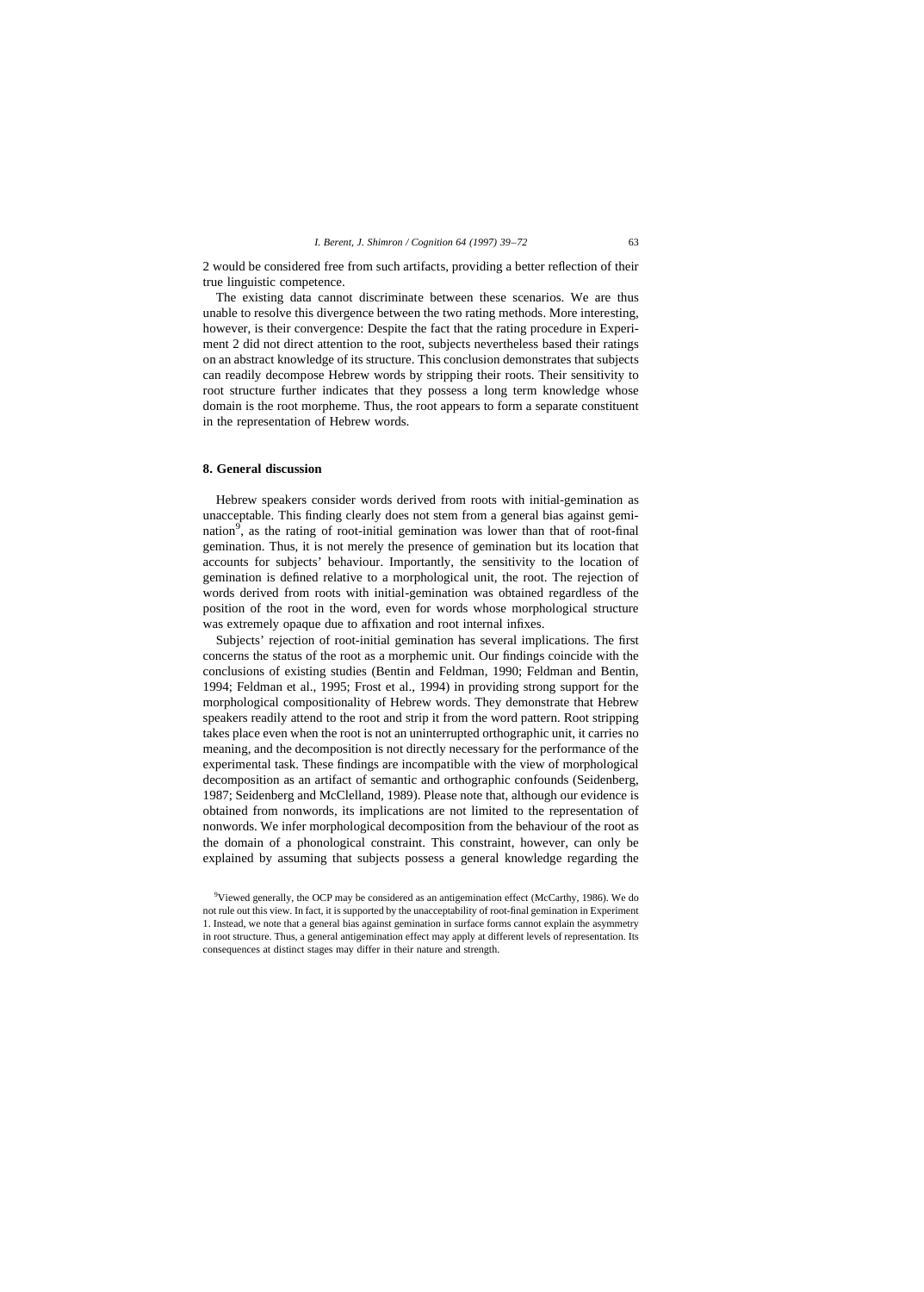co-occurrence of geminates in the root. If all Hebrew roots serve as the domain of this constraint, then any root, regardless of lexicality, must be represented separately from its word pattern.

A second implication of our findings concerns the structure of phonological representations. The fact that the root consonants serve as the domain of phonological processes suggests that they form a phonological constituent, segregated from intermediate vowels. These findings thus demonstrate that phonological representations in Hebrew segregate root consonants and vowels (McCarthy, 1979). The source for this segregation and its generality are unclear at present. On one view, the segregation of consonants and vowels in phonological representations emerges only when they constitute different morphemes (but see McCarthy, 1989). Conversely, a vast body of psychological evidence regarding the perception and production of both spoken and written language, language acquisition and writing disorders indicate that the segregation of consonants and vowels may be far more general (for a review, see Berent and Perfetti, 1995). The present findings are compatible with the suggestion that consonants and vowels may form distinct constituents in phonological representations (Berent and Perfetti, 1995). Future research is required to assess the contingency of consonant-vowel segregation on morphological structure.

A third implication of our findings concerns the knowledge which constrains the structure of Hebrew root-consonants. Our findings demonstrate that Hebrew speakers internalize a phonological constraint on root structure that can be adequately described by the Obligatory Contour Principle. The OCP is one of the most powerful explanatory principles in modern phonology (for reviews, see Goldsmith, 1990; Kenstowicz, 1994). To our knowledge, these results provide the first experimental support for the psychological reality of this principle. At the heart of the OCP, however, is a distinction between the behaviour of geminates and nongeminate bigrams. This proposal has some potentially deep implications for our understanding of cognitive architecture. We review them in the following sections.

### *8.1. Do mental representations encode gemination?*

Our results suggest that Hebrew speakers internalize a constraint regarding the location of gemination within the root morpheme. What is required from a psychological theory to account for these findings? What are the properties of mental representations that are necessary to capture the structure of Hebrew roots?

Symbolic and connectionist models of cognition offer different replies to these questions. We do not intend to evaluate the principled adequacy of these architectures nor do we wish to examine the performance of any specific model. We are not aware of any model designed to handle the OCP phenomenon. More importantly, the specific cognitive hypotheses embodied in a given simulation may not necessarily follow from the properties of its architecture. Specifically we recognize that the theoretical claims embraced by many existing connectionist models are not inherent to connectionism (Marcus et al., 1995). Indeed, we show that a connectionist network can easily capture the critical aspects of our data. The crucial question from the cognitive standpoint is not whether a model can mimic human behaviour, but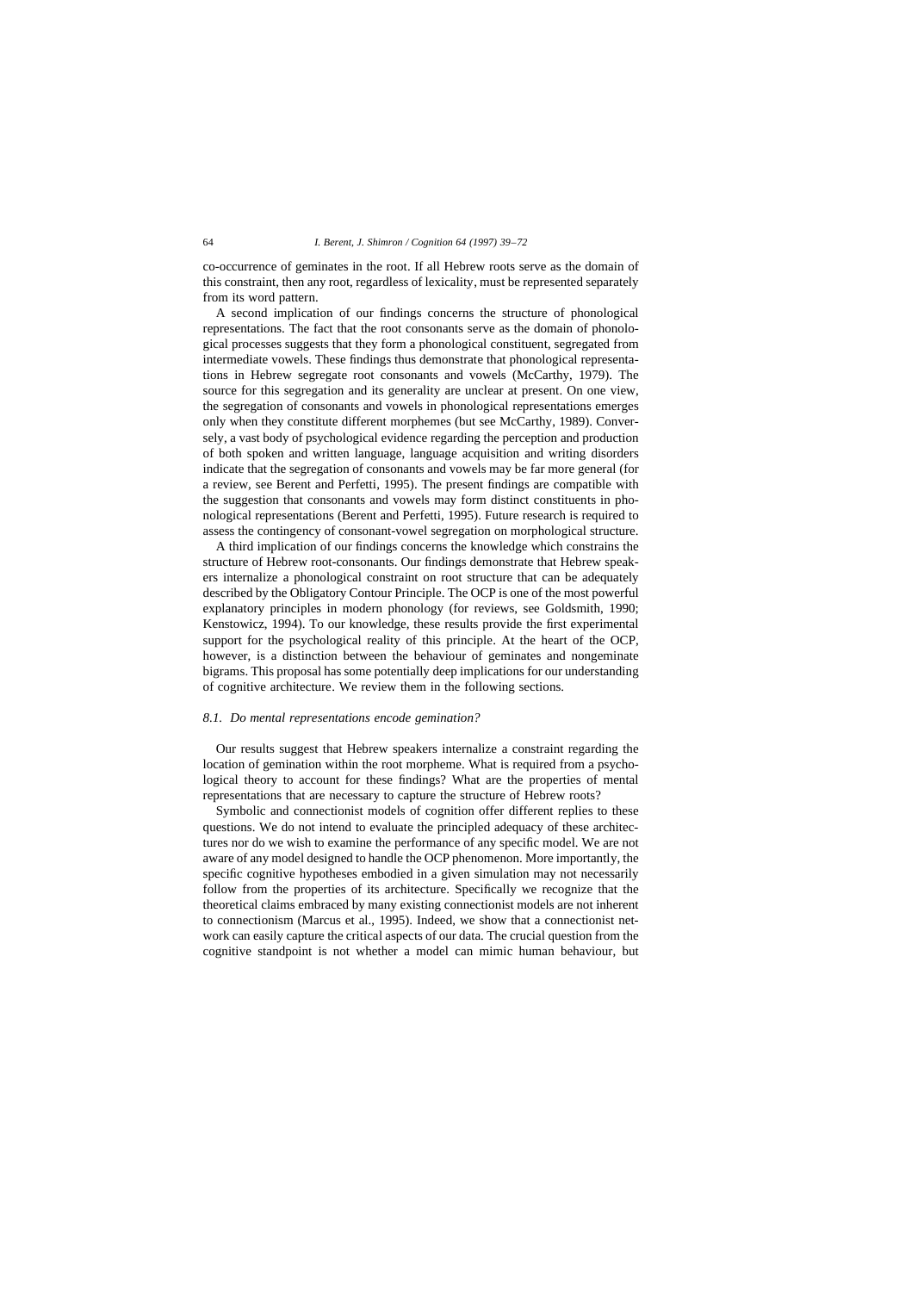instead, what it takes to make the model do so. The principles embodied in a model's design constitute a cognitive hypothesis.

Following Marcus et al. (1995), we consider two strong hypotheses regarding the nature of linguistic knowledge: the symbolic hypothesis vs. the pattern-associator. The symbolic hypothesis assumes that the representation of linguistic knowledge includes mental rules. The crucial aspect of this proposal is not the explicitness of the rules nor the probability of association between their inputs and outputs. Many linguistic rules are implicit; some of them, including the OCP, are soft, violable constraints (Goldsmith, 1990; Kenstowicz, 1994); and the number of exceptions may exceed rule-obeying tokens (Marcus et al., 1995). Importantly, mental rules are structure-sensitive processes whose operation is determined by the combinatorial, constituency structure of mental representations (Fodor and Pylyshyn, 1988). The critical aspect of the symbolic hypothesis is that linguistic representations have constituency structure. Conversely, the pattern-associator hypothesis considers constituency structure obsolete. Linguistic knowledge is explained by the formation of rich patterns of associations over features of linguistic tokens.

The OCP phenomenon presents an interesting test of these hypotheses. The power of the pattern associator in expressing linguistic generalizations resides in its ability to extract the correlational structure of linguistic tokens. These patterns are highly informative. Linguistic rules often mark their outputs by some well defined features. These features may help direct the system and the child's attention to the desired generalization. Consider the widely-studied English past tense verbs (Pinker, 1991; Pinker and Prince, 1988; Plunkett and Marchman, 1993; Prasada and Pinker, 1993; Rumelhart and McClelland, 1986). Regular past tense verbs are marked by a suffix. Thus, these forms may be identified by virtue of their association with a linearly discrete unit and some well defined phonological and semantic features. Although the phonogical and semantic correlates of formal structure may be insufficient to capture speakers' knowledge, attending to phonological similarity of tokens may provide an initial approximation for the desired generalization and a bootstrapping device for its acquisition. By contrast, Hebrew root structure is not flagged by any discrete unit nor is it associated with orthographic, phonological or semantic features. No correlates of formal structure would provide even an approximation of the set of final-gemination roots in Hebrew (e.g., *att, bdd, brr gzz, gss, dll, dmm, zll, zmm, xmm, xff, kll, lkk, rss, mrr ndd, sbb*).

Encoding the constraint on root structure has several prerequisites. One is to represent the root as a separate constituent. It is unclear whether this requirement could be reconciled with the pattern associator hypothesis. Hebrew root structure may not be easily identified by the association of nonmorphemic correlates. Let's assume however, that a pattern associator (i.e., a system whose implementation follows the pattern associator hypothesis) is provided with the set of all Hebrew roots. After a training period, the system is tested for its sensitivity to the location of geminates. To do so, the system must be able to represent the occurrence of bigrams relative to the root boundary. Most importantly, it must distinguish between different types of bigrams: those that contain distinct phonemes vs. geminates. Thus, the system must be able to adequately represent gemination. This requirement appears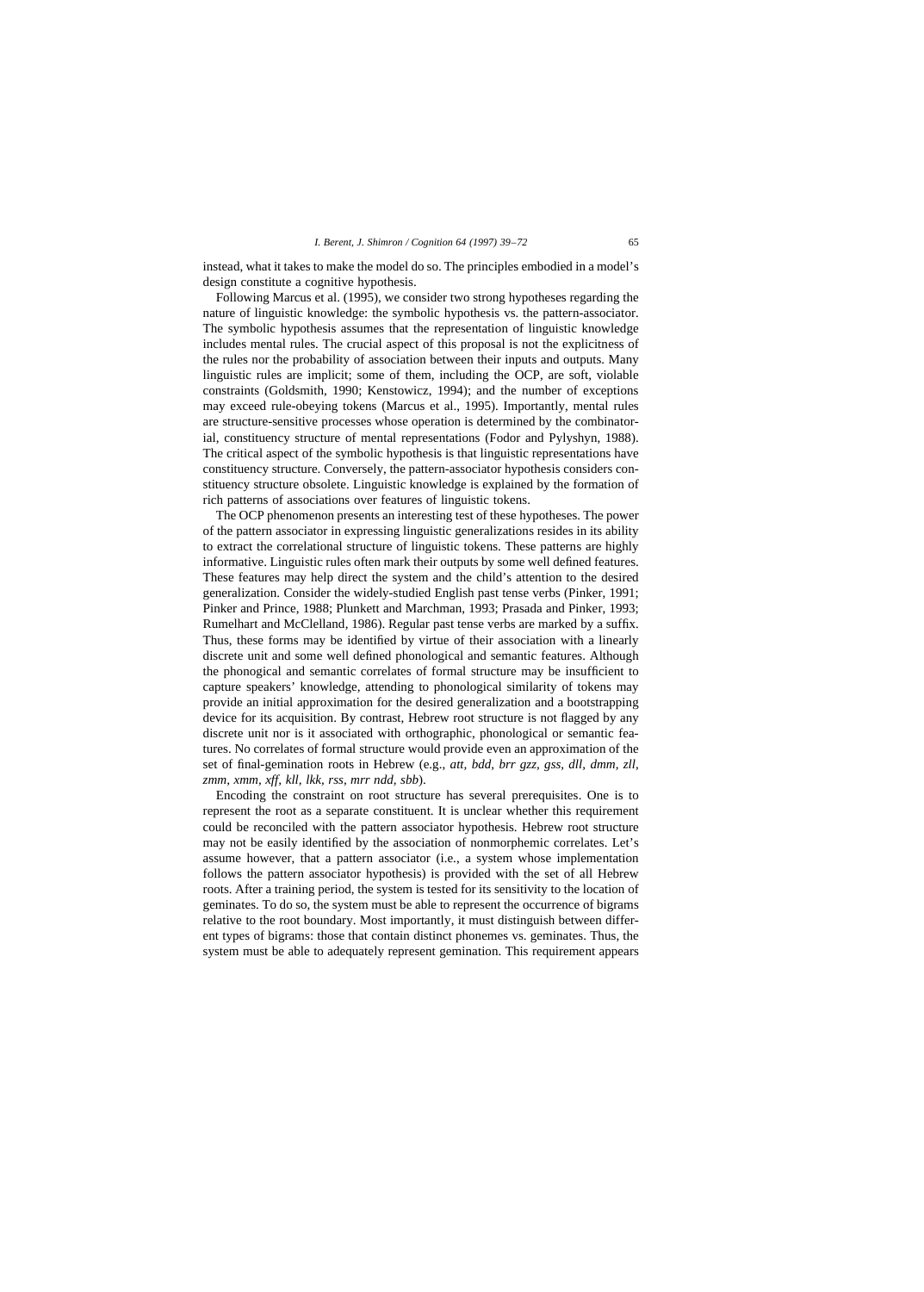simple, but it cannot be met by the pattern associator. Gemination is the copying of a *variable*. Thus, geminates are defined exclusively by their constituency structure. A system cannot ''know'' that the combination *ss* forms a geminate, but *sm* does not, unless it represents their formal structure. But if the representation of constituency structure is rendered obsolete, then how could the system or the child attend to the presence of gemination?

Of course, the answer might be simple: ''They don't! Neither the child nor the system pays any attention to geminates''. This is indeed the only reply available by the pattern associator hypothesis. Geminates must be viewed just like any other bigram, and their acceptability should be predicted by their frequency. In what follows, we examine this proposal by re-analyzing our rating data. We then investigate its adequacy in explaining a sample of evidence drawn from the linguistic literature. The implications of the unique behaviour of geminates are summarized in the final section.

# *8.2. Are all bigrams created equal? The effect of counter-examples*

If geminates are nondistinct from other bigrams, then why is root-initial gemination unacceptable? The answer to this question, according to the pattern association hypothesis, must reside in the distribution of different root tokens in the Hebrew language. We have noted that most Hebrew roots avoid root-initial gemination. Thus, the positional bigram frequency of roots with initial gemination may be lower than that of roots with root-final gemination. The unacceptability of the root [ssm] compared to [mss] would be explained by the rareness of the bigram / ss/ at root initial compared to root final position. Importantly, the structural description of the item should play no part in its rejection. The system is completely blind to the fact that the bigram /ss/ is a geminate. OCP effects are thus viewed as artifacts of statistical structure.

The existence of counter examples to linguistic rules permits dissociating the contribution of their constituency structure from its correlates (Marcus et al., 1995; Pinker, 1991; Prasada and Pinker, 1993). If subjects do not represent gemination, then their ratings for an item should be solely determined by the frequency of its bigrams. The pattern associator hypothesis thus predicts that, if the Hebrew language contained the root [ssm], and this root was highly familiar, then probes manifesting the same initial bigram /ss/ should not be rejected. Conversely, the symbolic hypothesis postulates that the difference between these two root types concerns their structural description. What is 'wrong' with [ssm] is not that /ss/ is a rare bigram but that it is a geminate. The ill-formedness of probes containing a geminate should be maintained regardless of the frequency of their initial bigram.

The structure of Modern Hebrew permits distinguishing the predictions of the two hypotheses. As we have noted, Hebrew manifests several violations of the OCP. Three of these violations are familiar roots in modern Hebrew. Of these roots, two roots, [mmn] and [mmsh] manifest a gemination of the same consonant. These roots are further highly frequent and productive. We are currently pursuing a systematic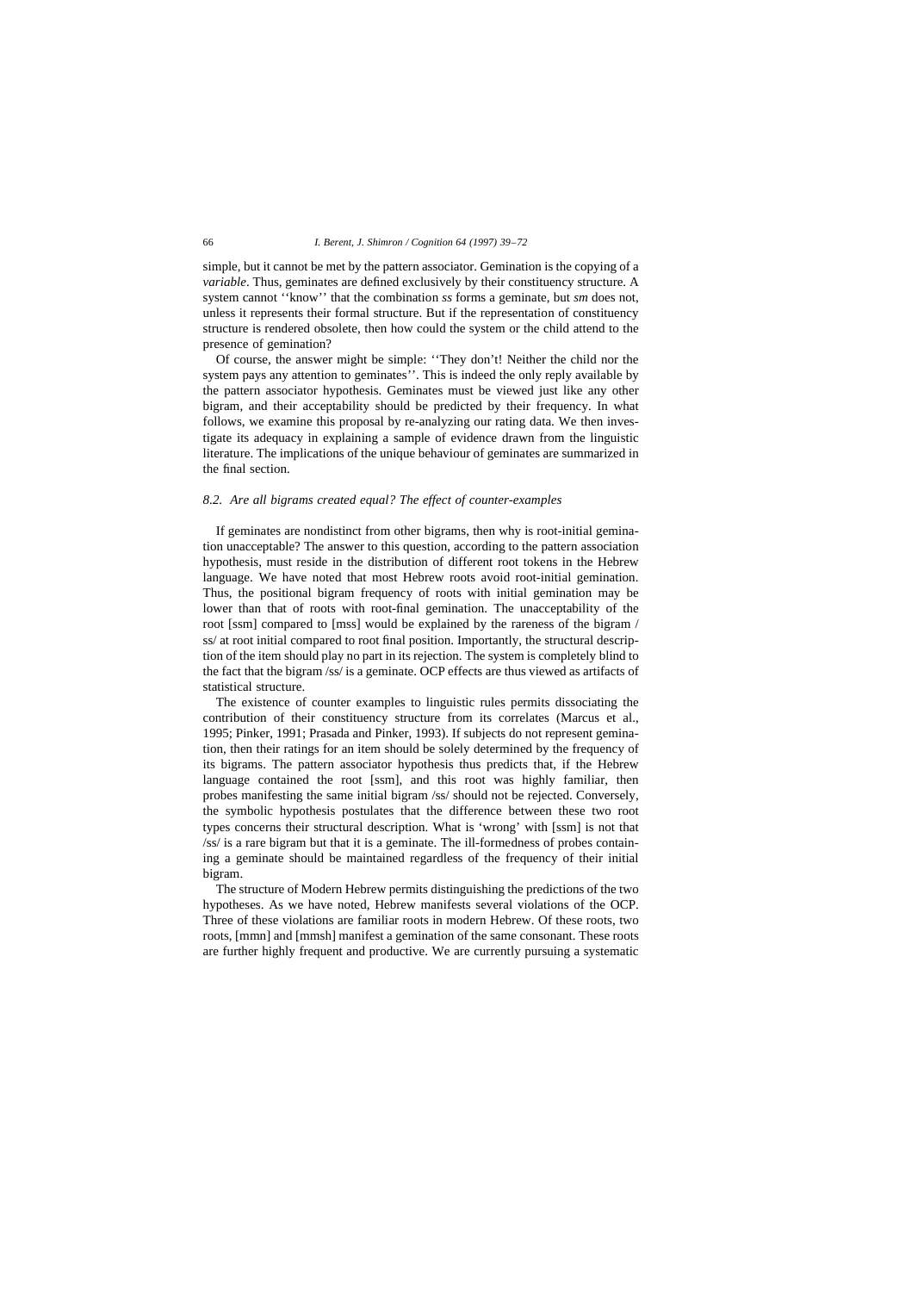investigation of the effect of these counter-examples (Berent et al., 1997). A preliminary evaluation of these issues may be carried out using the present data as well. In our materials, there were two roots formed by initial-gemination of the consonant /m/. Despite being a geminate, the root initial bigram in these items is fairly common. If subjects' ratings are solely determined by the occurrence of specific bigrams then the rejection of items whose initial bigram is common, /mm/, should be blocked. Furthermore, it is expected that these items should be more acceptable compared to the category of the [ssm] type roots as a whole. In contrast, if the rejection of root-initial gemination probes is based on their constituency structure, then these items should nevertheless be unacceptable. They should be rated lower than their controls and similar to other [ssm]-type roots.

To contrast the pattern associator and the symbolic hypotheses, we compared subjects' ratings of the two roots exhibiting root-initial gemination of the consonant /m/ to their root-final gemination and no-gemination controls. We averaged the ratings assigned by each of our subjects across these two items and submitted the means to ANOVA's (3 root type  $\times$  3 word class) by subjects. These analyses were conducted separately in each of our studies: Two analyses were conducted on the data from Experiments  $1-2$ , and the third analyses was performed over the replication of Experiment 1, described in the discussion of that study. Mean ratings as a function of root type and word class are presented in Table 4. The main effect of root type was highly significant in each of the these experiments (In Experiment 1: *F*(2, 34) = 18.33, *p* = 0.0001; In Experiment 2: *F*(2, 28) = 12.61, *p* = 0.0001; In the replication:  $F(2, 34) = 33.92$ ,  $p = 0.0001$ ). This main effect was investigated by planned comparisons. In each of the three studies, subjects manifested a significant rejection of root-initial gemination compared to either no-gemination (In Experiment 1:  $\Delta = 0.833$ ,  $t(34) = 5.99$ ,  $p = 0.0001$ ; In Experiment 2,  $\Delta = 0.755$ ,  $t(28) = 4.05$ ,  $p = 0.0004$ ; In the replication:  $\Delta = 0.833$ ,  $t(34) = 8.23$ ,  $p = 0.0001$ ) or root-final gemination (In Experiment 1:  $\Delta = 0.5278$ ,  $t(34) = 3.79$ ,  $p = 0.0001$ ; In Experiment 2,  $\Delta = 0.8557$ ,  $t(28) = 4.59$ ,  $p = 0.0001$ ; In the replication:  $\Delta = 0.3797$ ,  $t(34) = 3.753$ ,  $p = 0.0007$ ). Furthermore, the mean ratings of these items was comparable to that of the [ssm] type root as a whole (see Figs. 3–5).

These findings are incompatible with the predictions of the pattern associator hypothesis. If geminates are indistinguishable from nongeminates, then there is no reason to expect that items whose initial bigram is common should be rejected. The rejection of these items is only explained by their constituency structure, i.e., by the

| Root type | Experiment 1 | Replication | Experiment 2 |  |
|-----------|--------------|-------------|--------------|--|
| [ssm]     | 1.546        | 1.593       | 2.544        |  |
| [mss]     | 2.074        | 1.972       | 3.399        |  |
| [psm]     | 2.380        | 2.426       | 3.300        |  |

Table 4

Mean ratings of items generated from roots whose initial bigram is [mm] in Experiment 1, its partial replication, and Experiment 2 as a function of root type and experiment

Note: In Experiment 1 and replication:  $1 =$  sounds worst;  $3 =$  sounds best. In Experiment 2:  $1 =$  sounds  $impossible$ ;  $5 = sounds$  excellent.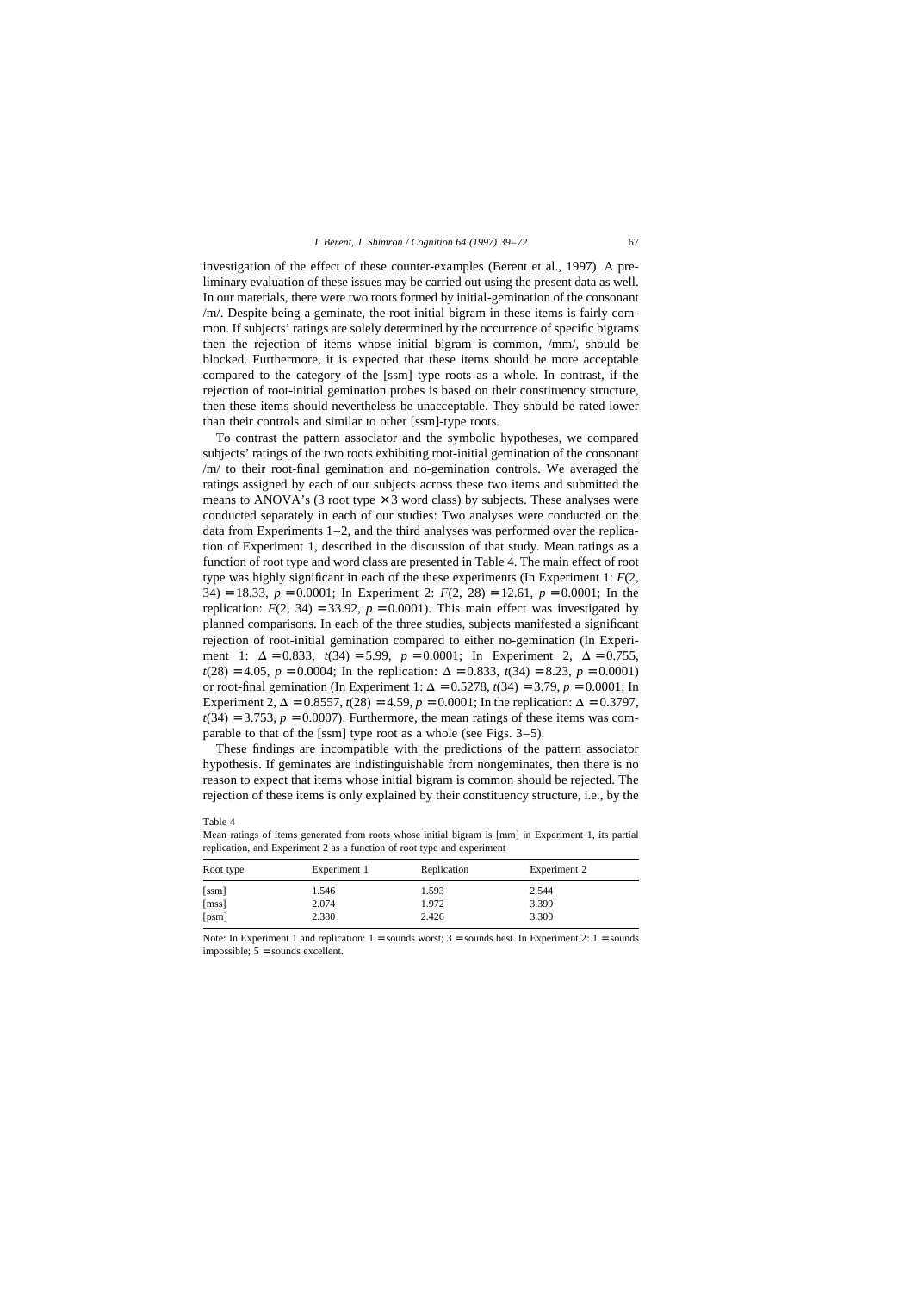fact that their initial bigram, albeit frequent, happens to form a geminate. A failure to distinguish between the representation of geminates and nongeminates cannot account for our subjects' ratings.

## *8.3. The uniqueness of geminates: Some linguistic evidence*

Our preliminary findings regarding the effect of counter-examples suggest that geminates and nongeminate bigrams may not be treated equally. The linguistic literature contains numerous examples supporting the same conclusion (for reviews, see Goldsmith, 1990; Kenstowicz, 1994). In what follows, we briefly describe several illustrations. We show that this evidence could only be accounted for by encoding a structural distinction between geminates and nongeminates.

Consider, for instance, the formation of Hebrew biconsonantal nouns and adjectives from triconsonantal verbs (Aronoff (1994, p. 145); McCarthy (1986, p. 237)). Verbs with triconsonantal roots may form biconsonantal nouns and adjectives from their initial two consonants and the vowel *a*. For example, the verb *DiMeM*, (bled), forms the noun blood, *DaM*. Similarly, the verbs *XiMeM* (heated), *DiLeL* (diluted), and *MeRR* (embittered) form the adjectives *XaM* (hot), *DaL* (diluted, impoverished) and *MaR* (bitter). Interestingly, this generalization applies exclusively to geminates. Verbs whose triconsonantal root does not include a geminate do not form nouns or adjectives in this fashion. Thus, one cannot form adjectives from the verb *BiSheL*, cooked, or *DiBer*, spoke, by means of a biconsonantal root *\*BaSh* or *\*DaB*.

A second illustration of the special behaviour of geminates may be found in antigemination effects, extensively discussed in McCarthy (1986). Phonological rules often avoid gemination. This preference results in blocking phonological processes whose output would yield surface geminates. For instance, syncope rules, (i.e., rules that delete an unstressed vowel) discriminate geminates from nongeminates as a function of their morphemic structure. Hebrew applies syncope rules between the root's nongeminate consonants. For instance, the plural inflection of the singular masculine past tense *KaTaB* is *KaTBu* (wrote). In this form, the rootfinal consonants are adjacent due to the deletion of the vowel. Similarly, the plurals of *LaMaD*, (learned), and *PaTaR*, (solved) are *LaMDu* and *PaTRu*, each manifesting vowel deletion. However, vowel deletion is blocked if its application yields tautomorphemic geminates. Thus, the plural form for *KaLaL*, (included), is *KaLeLu*, not *\*KaLLu*. Similarly, the plurals of *GaZaZ* (trimmed) and *NaDaD* (wandered) are *GaZeZu* and *NaDeDu*, respectively, not *\*GaZZu* or *\*NaDDu*.

Finally, an essential feature that contrasts geminates with nongeminates is their unalterability. Geminates often block rules whose application would result in the alteration of only one of its members. Kenstowicz (1994) illustrates this property using the following Persian example. Persian realizes the root phoneme [v] as [w] at a syllable's coda. This process is followed by the shifting of [æ] to [o] before [w]. Thus, the root [*nov*] is realized as *nov-i:n* (new) when [v] is in an onset position, but as *now-ru:z* (New Year) when it is at the coda position. However, forms in which the phoneme [v] is part of a geminate block the application of the rule. The integrity of the geminates results in the forms *ævvæl* (first); *morovvæt* (generosity) and *golovv*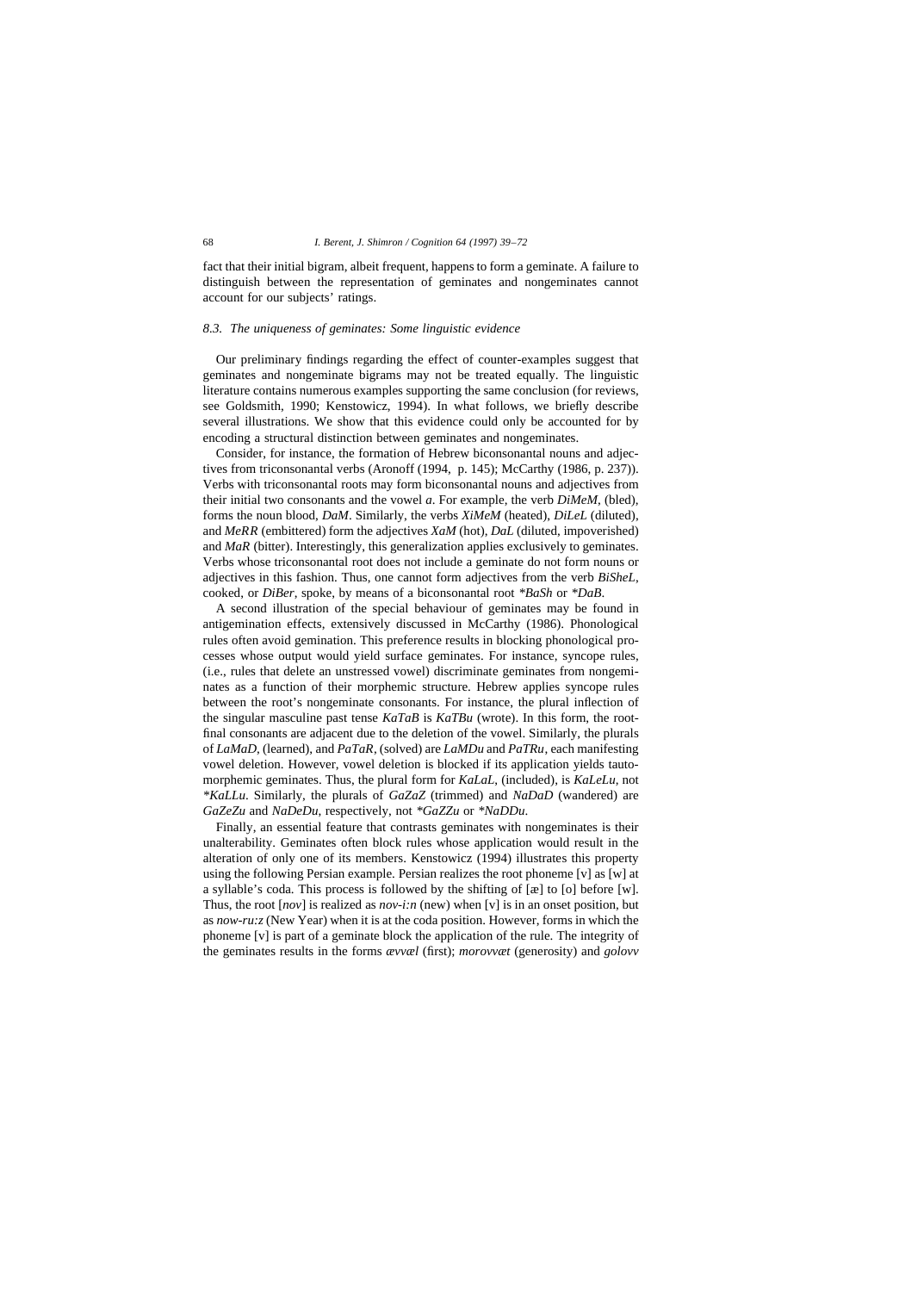(exaggeration), but not *\*owvæl*, *\*morowvæt*, or *\*golowv*. Please note that a geminate [vv] contains the input necessary to trigger the rule, i.e., the phoneme [v]. The blocking of the rule can only be explained by specifying the fact that the bigram [vv] is a geminate. A distinction between identical and nonidentical elements is not limited to the gemination of segments. The sensitivity of linguistic rules to gemination is widely documented and is manifested also with regards to features and tones (Goldsmith, 1990; Kenstowicz, 1994). The ability to distinguish between geminate and nongeminate elements is indispensable for the adequacy of a theory of language.

One may attempt to fix this shortcoming by assuming that bigrams might perhaps be distinguished from nongeminates, but that the distinction need not be structural. After all, bigrams could be viewed as 'very similar' phonemes. So perhaps geminates are just like any other bigram of 'very similar' phonemes: A system that captures the phonetic similarity of forms could handle the behavior of geminates. This solution is not likely to help. In fact, geminates behave just the opposite of what is expected from 'similar' phonemes. McCarthy (1994) documents a statistically significant trend of avoiding adjacent consonants produced by the same articulator in Arabic roots. For instance, Arabic avoids roots like [rfb], which has adjacent labials. Obviously, geminates are produced by the same articulator. If geminates were simply 'similar phonemes', then geminates should have been banned from Arabic roots. This, however, is not the case. Gemination is extremely common, provided it is root-final. Gemination thus cannot be explained by feature similarity. In fact, 'gemination' is not only different than 'phonetic similarity' but appears to exist independently of any specific segmental embodiment. Caramazza and Miceli (1990) report a writing disorder that shifts the location of gemination between distinct phonemes (e.g., *sorella*  $\rightarrow$  *sorrela*). This finding suggests that the notion of gemination is abstract, and independent of the specific segmental contents. It strongly supports the view of geminates as the copying of a variable, rather than the association of tokens.

# *8.4. Are mental constituents necessary?*

The evidence described in the previous sections suggests that subjects discriminate geminates from nongeminate bigrams regardless of their positional frequency. A similar distinction emerges also in numerous other linguistic phenomena in a variety of languages. This distinction, however, may only be expressed by means of constituency structure. The pattern associator hypothesis thus lacks the means to account for gemination and the constraint on its location.

Why is the case of geminates interesting for the study of human cognition, in general, and linguistic knowledge, in particular? After all, a pattern associator mechanism may be fixed to distinguish between geminates and nongeminates. Certainly, an implementation of this distinction in connectionist networks appears simple. For instance, a system may monitor for the presence of geminates (e.g., by enumerating all geminates possible in the language) and devise distinct routines for the processing of geminates and nongeminates. Such implementation may be suffi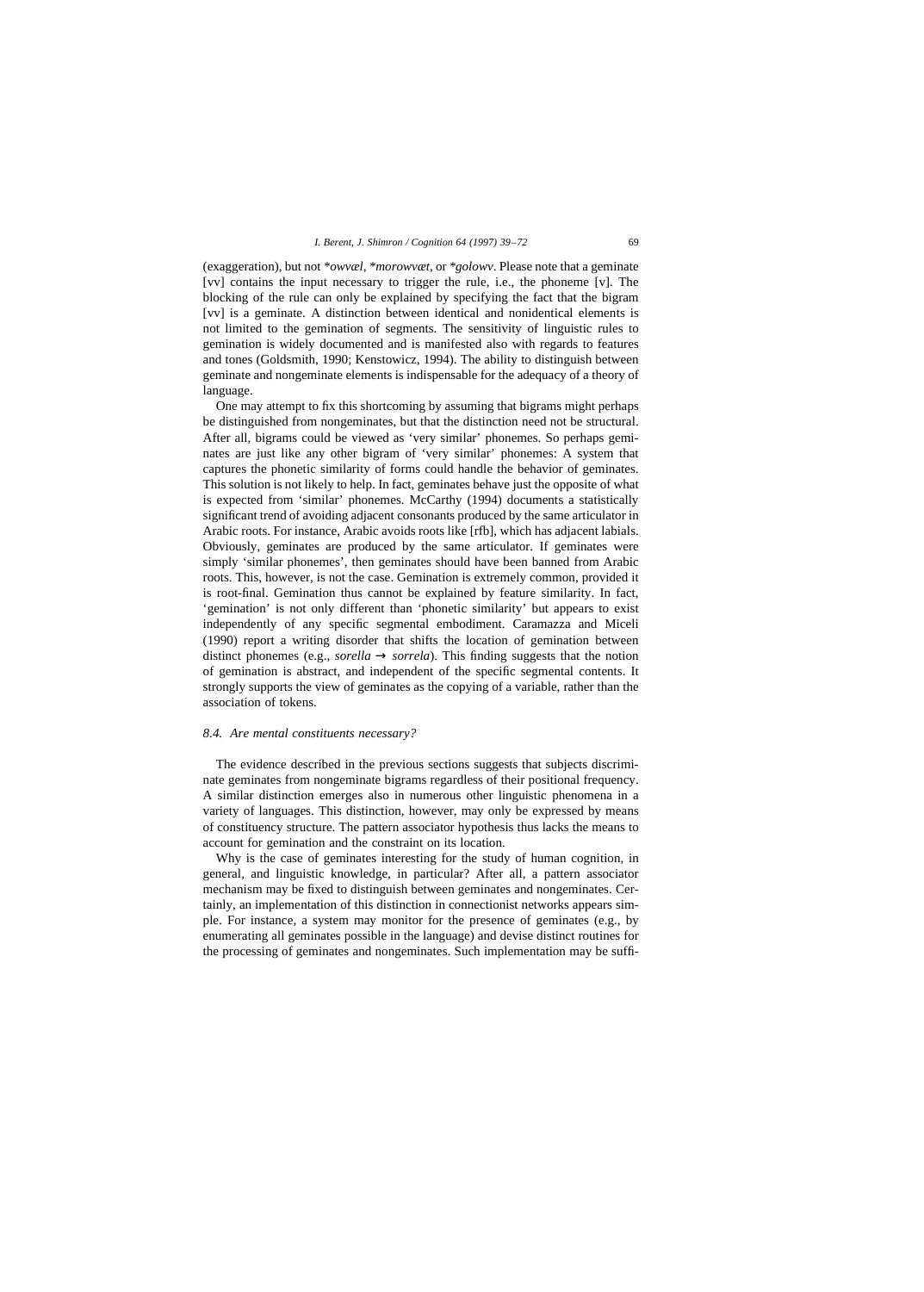cient to account for our data, although it may be challenged by cases of dissociation between the gemination feature and specific segmental contents (Caramazza and Miceli, 1990).

It is precisely the simplicity of the gemination problem, however, we find insightful. To appreciate its implications it is necessary to distinguish between a mechanism that associates patterns and the pattern associator hypothesis. Our results do not challenge the pattern associator as a computational framework nor do they question the principled adequacy of connectionist models. In fact, some aspects of the OCP phenomenon (e.g., its view as a soft, violable constraint) may be best accommodated in this fashion (see also Goldsmith, 1993; Mohanan, 1993; Prince and Smolensky, 1993). Instead, our argument concerns the pattern associator as a cognitive hypothesis. According to this hypothesis, cognitive processes are blind to formal constituency structure. We showed, however, that a distinction between geminates and nongeminates is necessary to account for linguistic knowledge, and that such a distinction must appeal to constituency structure. A pattern associator mechanism may well be fixed to distinguish between geminates and nongeminates. In doing so, however, the mechanism would violate the pattern association hypothesis. Any solution that differentiates between geminates and nongeminates implements a symbol. Processes whose operation is determined, implicitly or explicitly, by a symbol cannot be said to be insensitive to constituency structure. In fact, such implementations constitute a falsification of the pattern associator hypothesis.

We believe that the essential question for a cognitive theory is not whether constituency structure can be implemented by a pattern-associator. Fodor and Pylyshyn (1988) put that quite clearly: 'of course there are 'sub-symbolic' interactions that implement both rule like and rule violating behavior; for example, quantum mechanical processes do. That's not what classical theorists deny: Indeed, it's not denied by anybody who is even vaguely a materialist.' The ability of connectionist models to implement constituency structure is not questioned. Instead, the debate is whether its implementation is necessary for the adequacy of such systems. The conclusion emerging from the case of geminates suggest that, regardless of their architectural choices, models of linguistic behavior must distinguish between the representations of bigrams by virtue of their internal structure. The uniqueness of geminates, in particular, and the OCP phenomenon, in general, suggests that an adequate account of linguistic generalizations must appeal to the constituency structure of mental representations.

### **Acknowledgements**

This research was supported by a National Research Service Award F32 DC 00186-01 to Iris Berent. Additional support was provided by National Institute of Health FIRST Award CM 5 R29 NS 26247-05 to Guy C. Van Orden. We are grateful to Guy Van Orden, Greg Stone and Steven Pinker for discussions of this work. We also thank Inon Berent and Mara Georgi for their technical assistance.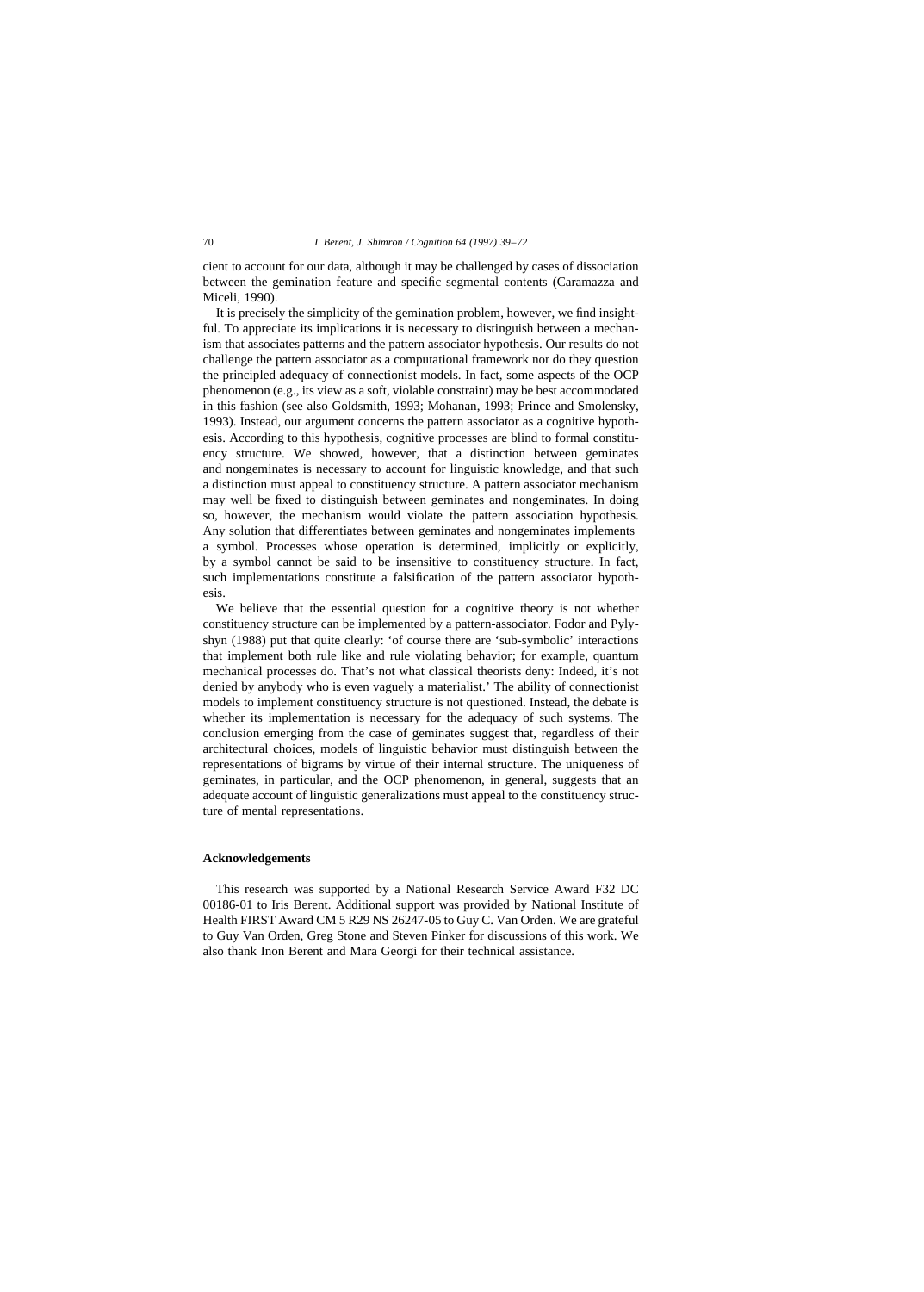### **References**

Aronoff, M. (1994). *Morphology by itself*. MIT Press, Cambridge, MA.

- Balota, D., & Chumbley, J. (1984). Are lexical decisions a good measure of lexical access? The role of word frequency in the neglected decision stage. *Journal of Experimental Psychology: Human Perception and Performance*, *10*, 340–357.
- Bentin, S., Frost, R. (1992). Morphological factors in visual word recognition in Hebrew. In: Feldman, L.B. (Ed.), *Morphological aspects of language processing* (pp. 271–292). Erlbaum, Hillsdale, NJ.
- Bentin, S., & Feldman, L.B. (1990). The contribution of morphological and semantic relatedness in visual word recognition: Evidence from Hebrew. *Quarterly Journal of Experimental Psychology*, *42A*, 693– 711.
- Berent, I., Everett, D. and Shimron, J. (1997). Do phonological representations specify formal variables? Evidence from the Obligatory Contour Principle. Manuscript submitted for publication.
- Berent, I., & Perfetti, C.A. (1995). A rose is a REEZ: The two cycles model of phonology assembly in reading English. *Psychological Review*, *102*, 146–184.
- Berent, I., Van Orden, G. (1996). Can we unmask the phonemic masking effect? The problem of methodological divergence (pp. 495–500). In: Cottrell, G. (Ed.), *Proceedings of the 18th annual conference of the Cognitive Science Society, Mahwah, NJ.* Erlbaum, Hillsdale, NJ.
- Caramazza, A., Laudanna, A., & Romani, C. (1988). Lexical access and inflectional morphology. *Cognition*, *28*, 297–332.
- Caramazza, A., & Miceli, G. (1990). The structure of graphemic representations. *Cognition*, *37*, 243– 297.
- Emmorey, K. (1995). Processing the dynamic visual-spatial morphology of signed languages. In: Feldman, L.B. (Ed.), *Morphological Aspects of Language Processing* (pp. 29–53). Erlbaum, Hillsdale, NJ.
- Even-Shoshan, A. (1993). Ha'milon ha'xadash [The new dictionary]. Kiryat-Sefer, Jerusalem.
- Feldman, L.B. (1994). Beyond orthography and phonology: Differences between inflection and derivations. *Journal of Memory and Language*, *33*, 442–470.
- Feldman, L.B., & Bentin, S. (1994). Morphological analysis of disrupted morphemes: Evidence from Hebrew. *Quarterly Journal of Experimental Psychology*, *47A*, 407–435.
- Feldman, L.B., Frost, R., & Pnini, T. (1995). Decomposing words into their constituent morphemes: Evidence from English and Hebrew. Journal of Experimental Psychology: Learning. *Memory and Cognition*, *21*, 947–960.
- Fodor, J., & Pylyshyn, Z. (1988). Connectionism and cognitive architecture: A critical analysis. *Cognition*, *28*, 3–71.
- Fowler, C., Napps, S., & Feldman, L. (1985). Relations among regular and irregular morphologically related words in the lexicon as revealed by repetition priming. *Memory and Cognition*, *13*, 241–255.
- Frost, R., Forster, K., Deutsch, A. (1994). Morphological and orthographic analysis in word recognition contrasted. Paper presented at the 35th meeting of the Psychonomic Society, Saint Louis, MO.
- Glinert, L. (1989). *The grammar of modern Hebrew*. Cambridge University Press, Cambridge.
- Goldsmith, J. (1990). *Autosegmental and Metrical Phonology*. Basil Blackwell, Cambridge.
- Goldsmith, J. (1993). Harmony phonology. In: Goldsmith J. (Ed.), *The Last Phonological Rule* (pp. 21– 60). The University of Chicago Press, Chicago, IL.
- Grainger, J., Colé, P., & Segui, J. (1991). Masked morphological priming in visual word recognition. *Journal of Memory and Language*, *30*, 370–384.
- Gordon, P. (1989). Levels of affixation in the acquisition of English morphology. *Journal of Memory and Language*, *28*, 519–530.
- Greenberg, J. (1950). The patterning of morphemes in Semitic. *Word*, *4*, 196–208.
- Kenstowicz, M. (1994). *Phonology in generative grammar*. Blackwell, Cambridge, MA.
- Kim, J., Pinker, S., Prince, A., & Prasada, S. (1991). Why no mere mortal has ever flown out to center field. *Cognitive Science*, *15*, 173–218.
- Leben, L. (1973). *Suprasegmental phonology*. MIT Press dissertation, Cambridge, MA.
- Marcus, G., Brinkmann, U., Clahsen, H., Wiese, R., & Pinker, S. (1995). German inflection: The exception that proves the rule. *Cognitive Psychology*, *29*, 189–256.